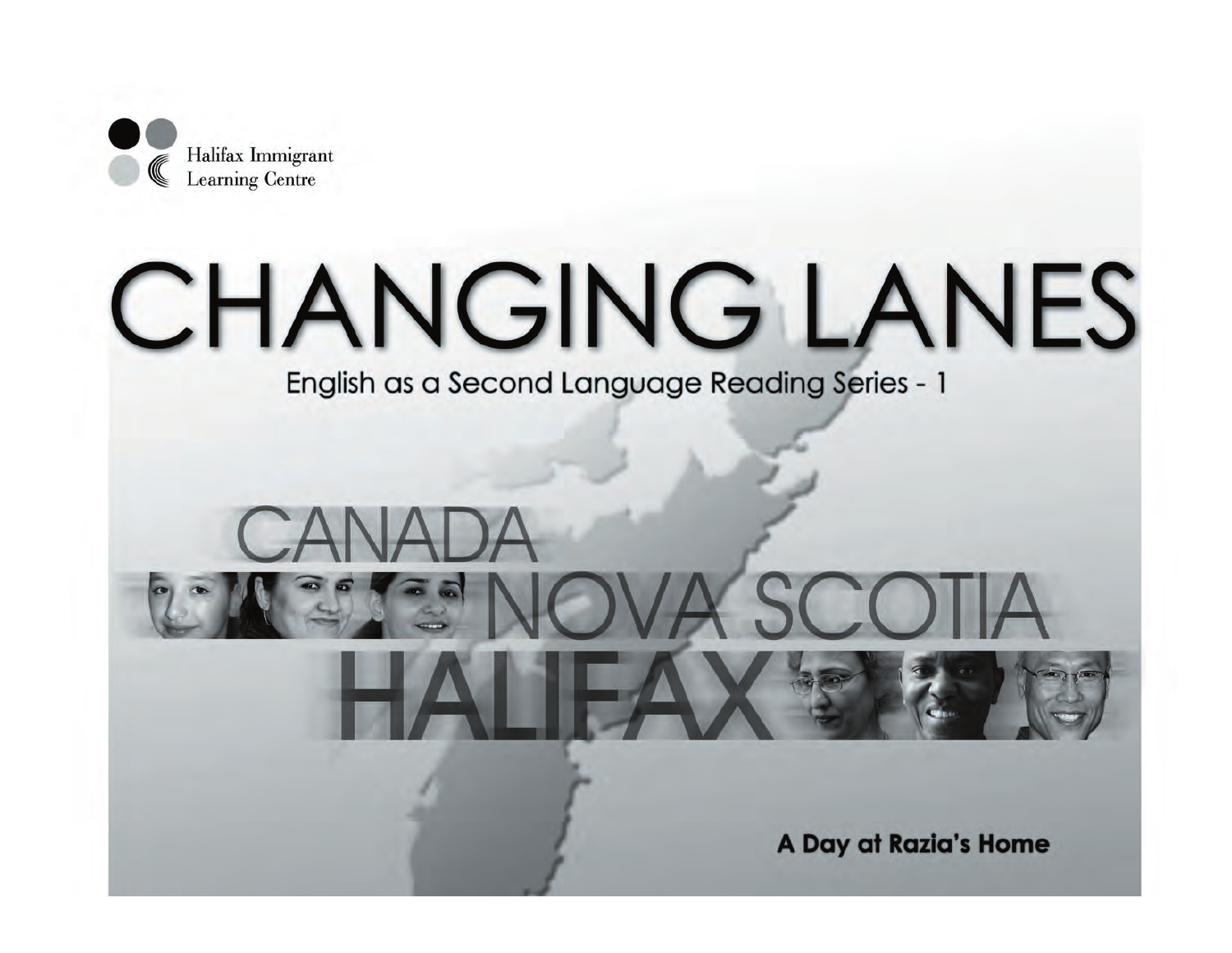

Halifax Immigrant **Learning Centre** 

## *Acknowledgments*

*Developed by Sanja Pecelj, Project Coordinator* 

 *Special thanks to Jayne Geldart, Project Supervisor Carol MacAskill, ESL Literacy Instructor and the members of the Advisory Group: Huiling Zhuang, ESL Instructor Kelly Jordin, ESL Instructor Farida Miri, RAP Support Worker Sarah Cooper, Life Skills Link Coordinator* 

*This project would not have been possible without the support, talent and commitment of the people below.* 

*Gerry Mills, Executive Director of the Halifax Immigrant Learning Centre* 

*Seven immigrant families for sharing their stories and their experience in Canada: Avdic, Monirshah/Shapur Romero/Sanchez, Wahidi, Jandat/Jallah and Jung/Yoon.* 

*Laurie Omstead and her NSCAD University students for art work: Heather Young -Book 1 and Benita Hutchison -Book 2.* 

*Heidi Verhoul for art work in Books 3 and 4* 

*Hangama Atiqulloh for art work in Books 5, 6 and 7* 

*Sean Liang for cover design* 

*Denise AuCoin for layout design* 

## *Mission Statement*

*Halifax Immigrant Learning Centre is a non profit community based organization that provides language and orientation programs to newcomers to Canada. It develops and delivers language learning programs along the continuum of learning including ESL literacy, settlement, community, workplace and profession specific language training programs.* 

*For more information or comments contact: Halifax Immigrant Learning Centre 7105 Chebucto Road Suite 201 Halifax, Nova Scotia B3L 4W8* 

*Phone: (902) 443-2937 Fax: (902)423-3154 Email:info@hilc.ns.ca Website: http://www.hilc.ns.ca*

*Reproducible for educational use only* 

## *Funded by:*



Human Resources and

Ressources humaines et Social Development Canada Développement social Canada

*November 2007© Halifax Immigrant Learning Centre*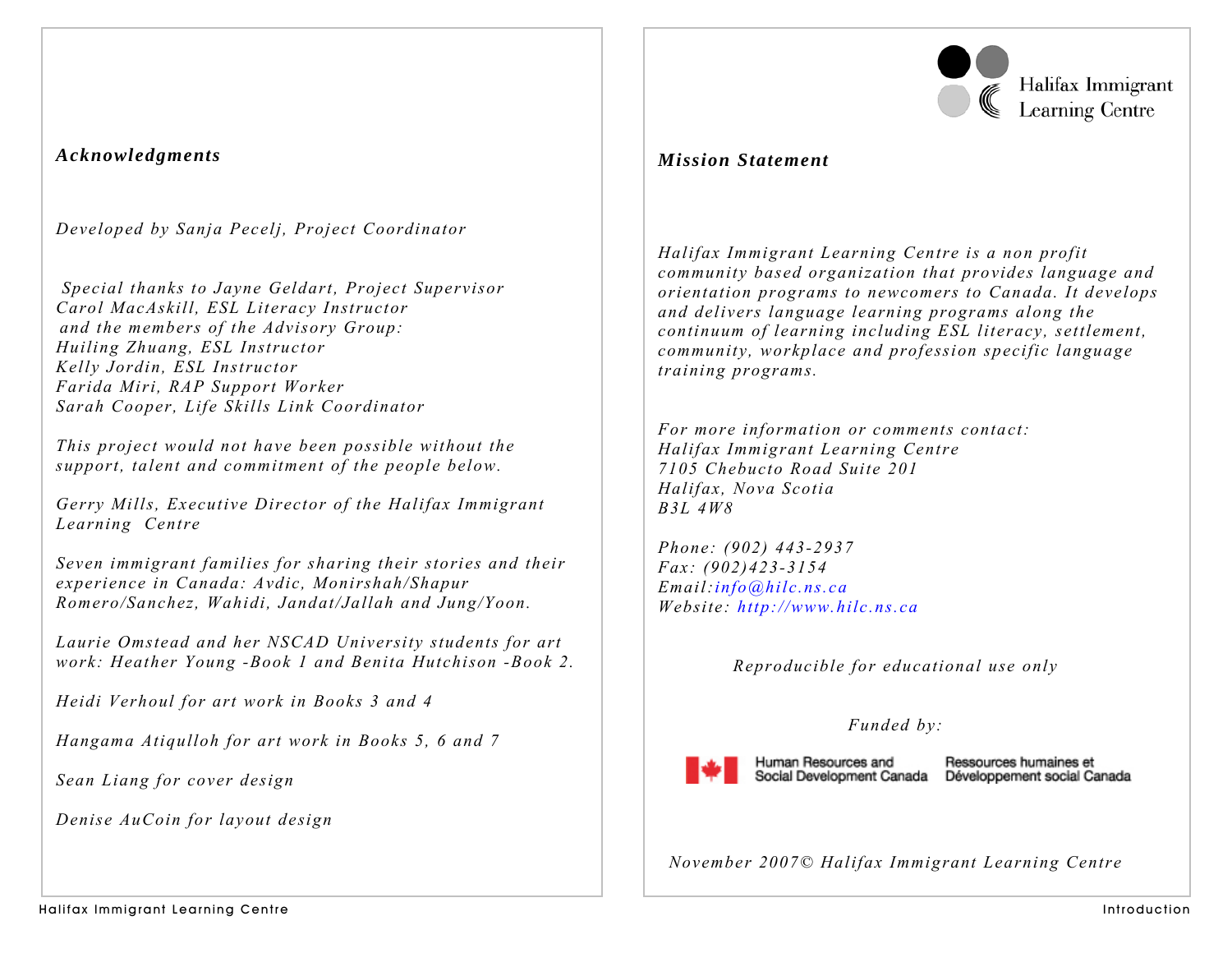## *Welcome to Changing Lanes*

*Changing Lanes is a seven-book reading series for adult ESL literacy learners and can also be used in a low level ESL classroom as a supplementary reading and writing resource.* 

*Changing Lanes was developed to address the need for relevant adult ESL literacy resources for both newcomers and instructors. The stories are about and for new immigrants who are still adjusting to a new life in Canada.* 

### *To the Teacher*

*Changing Lanes is a seven book ESL reading series. These boo ks are essentially "stand-alone" and do not need to be taught in the order in which they are presented. The title indicates the theme of each story.* 

- *Book 1: Housing and Family Life "A Day at Razia's Home"*
- *Book 2: Getting Around: "Farid Takes the Bus"*
- *Book 3: Dental Health:"Amela Goes to the Dentist"*
- *Book 4: ESL in Schools: "Daniela Goes to School"*
- *Book 5: Banking/Budgeting: "Fatima Goes to the Bank"*
- *Book 6: Grocery Shopping: "Wahida is at the Supermarket"*
- *Book 7: Dressing for the Weather:"From Liberia to Nova Scotia"*

*Changing Lanes has been aligned to the Canadian Language Benchmark ESL Literacy Phase 1 and 2.* 

*The ESL Literacy Benchmarks lay out the progression of reading, writing and numeracy skills for ESL adults who have little or no literacy skills in their first language. The benchmarks are descriptors of what ESL Literacy students are able to do at various stages of their development.* 

*Each book deals with one or more life skills, for example: dressing for winter, eating well, taking a bus etc.* 

*Each book is divided into two components: reading material and learning activities.* 

 *Stories are authentic and personal. They are repetitive in structure with a high-frequency vocabulary.* 

*The learning activities are designed to provide speaking, writing and reading comprehension practice.* 

*The teacher introduces the chapter with a set of activities where new vocabulary is presented. As part of the introduction, students may be asked to fill in the missing letters and copy the words to practice writing.* 

*The after- reading set of activities is designed to check comprehension and to make the story personally relevant.*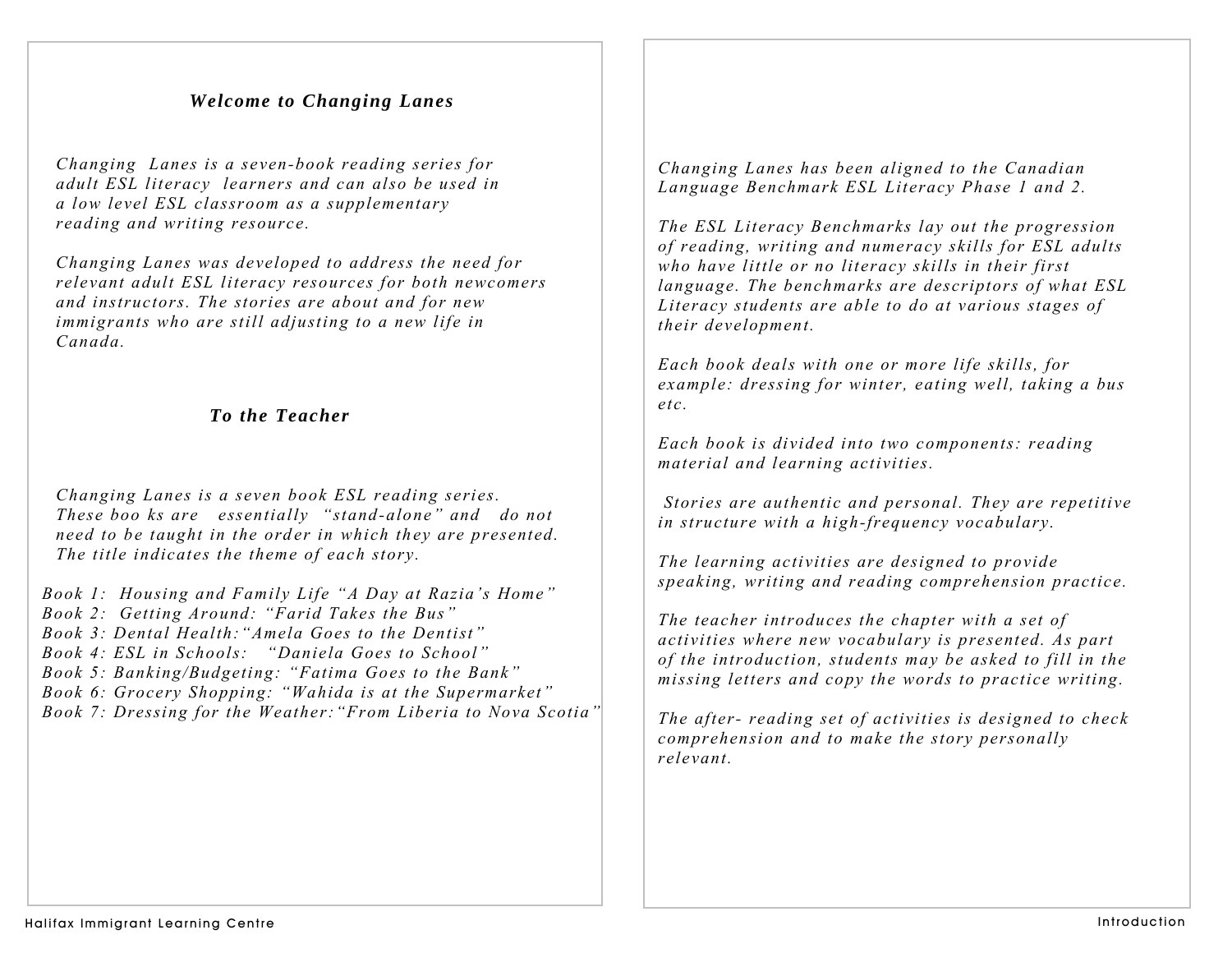*Here are a few possibilities when supplementing this material:* 

- *1. Discuss the situations in the stories with the students: visit to the dentist, calling a superintendent etc.*
- *what has been their experience?*
- *write group or individual language experience stories*
- *write in a journal*
- *2. Cut out pictures from story or parts of the story:*
- *sequencing*
- *discuss what is happening in the pictures*
- *retell the story*
- *directionality*
- *3. Cut and enlarge the pictures:*
- *match sentences to the pictures from the story*
- *sequencing*
- *match to reading by teacher or taped story (individual or group)*
- *4. Cut sentences into words:*
- *create awareness/stress words as parts that make up a sentence*
- *create awareness/stress words as different parts of sentence: adjective, pronoun etc.*
- *word order*
- *recreate the sentence recognizing meaning of words/what is happening in the picture*
- *spacing between words*
- *punctuation, capitalization*
- *change sentences by adding words not in the sto ry: adjectives, pronouns, etc.*
- *5. Read/write /fill in the blanks:*
- *note to superintendent*
- *grocery shopping lists*
- *hours of business*
- *card for dental appointment*
- *personal information on form for dentist, etc.*
- *6. Use high frequency words from one story or accumulate from series:*
- • *Bingo*
- • *enlarge to font 72, cut out and use pocket chart to review all vocabulary before reading each time*
- *7. Use scenarios to discuss emotions/feelings*
- *8. Use to teach instructions: read, circle, underline, copy, fill in, match, etc.*

*Have fun!*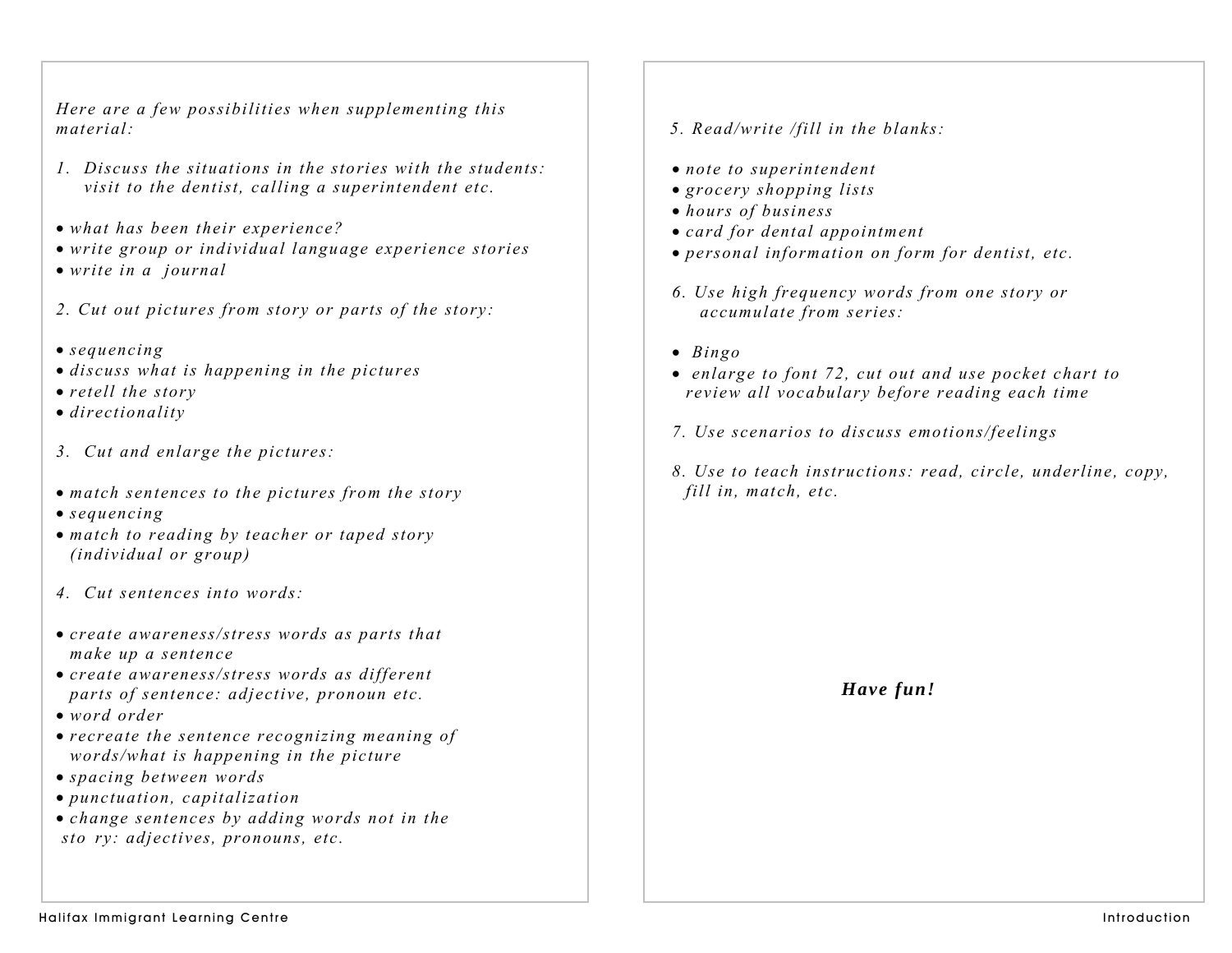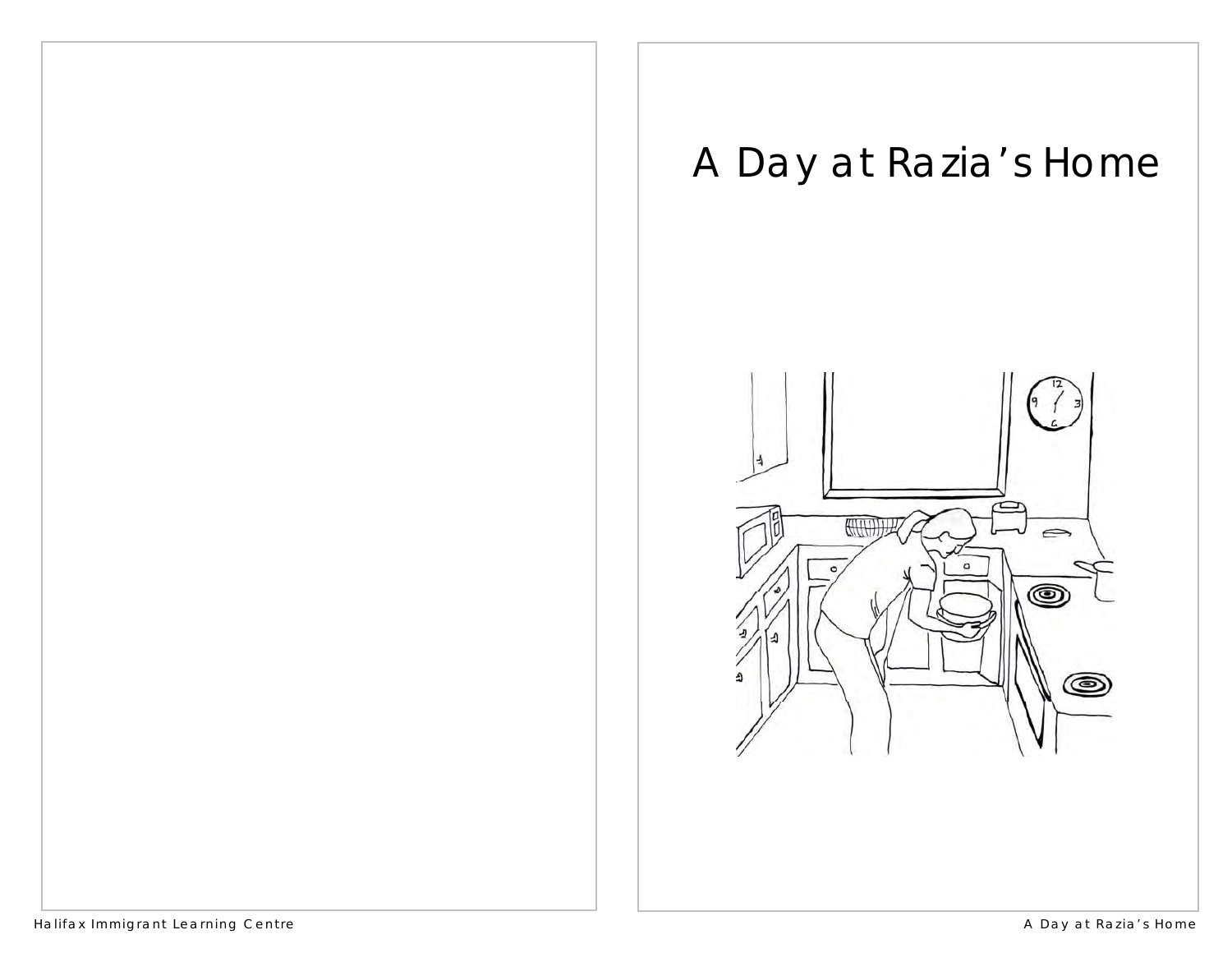

-1-

This is Razia.

She is happy.



 Razia is from Afghanistan. She lives in Nova Scotia now. She lives in Halifax.

-2-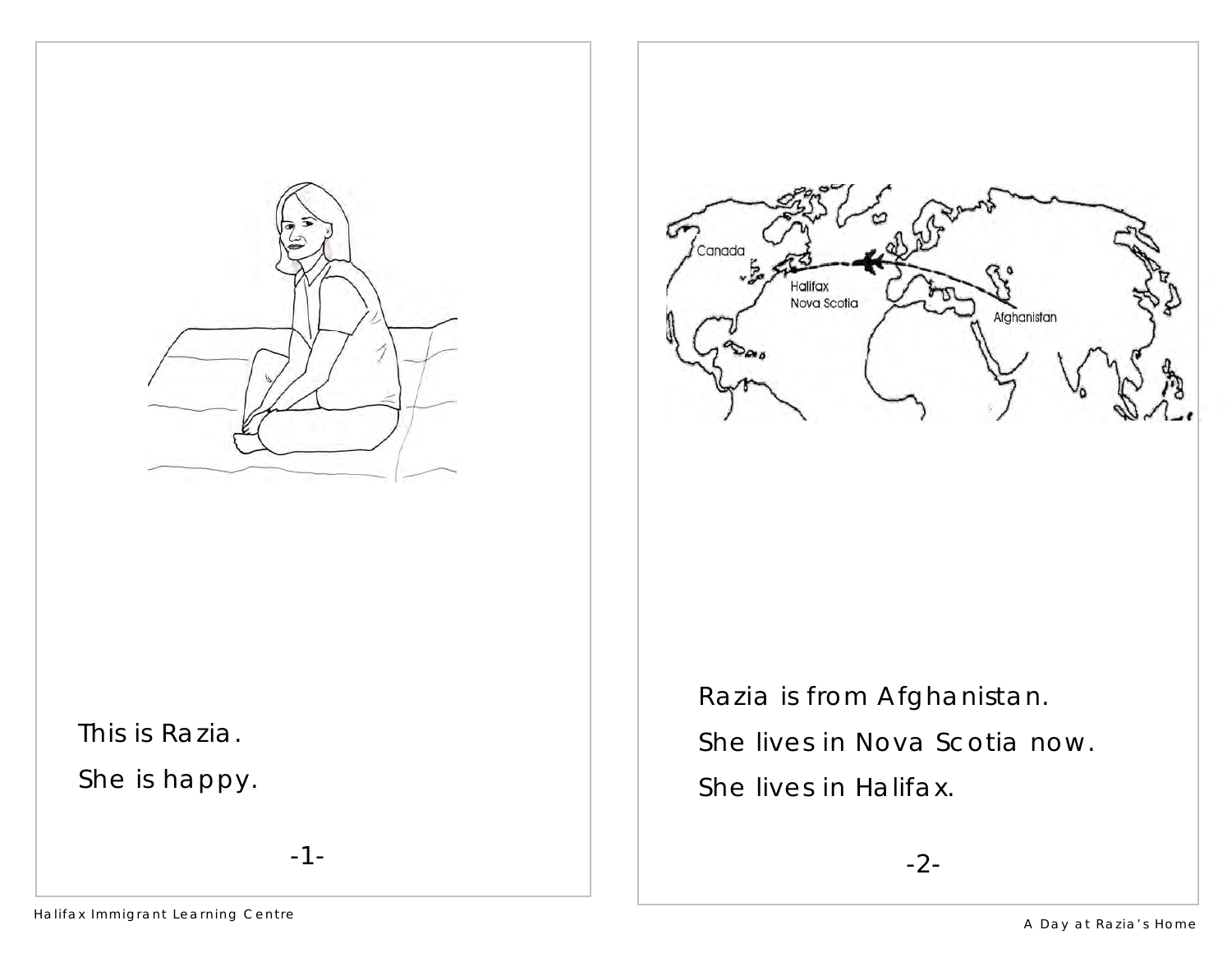



This is Razia, her husband and her children. They are her family.

-3-

 They live in a townhouse. They have a car.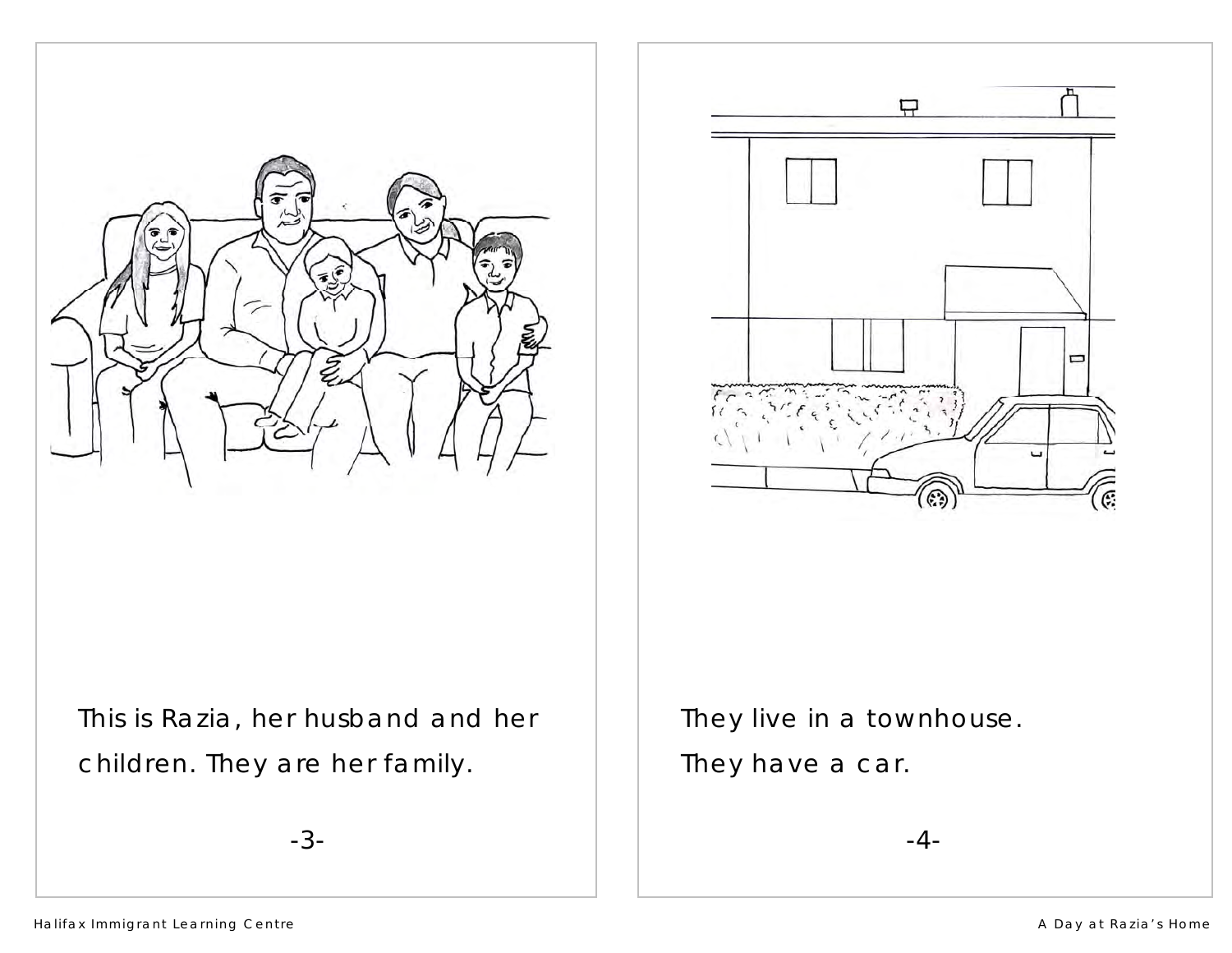

This is Razia's kitchen. She is cooking dinner. She likes to cook.



 This is her husband Sayed. He is watching TV. He likes to watch TV.

-6-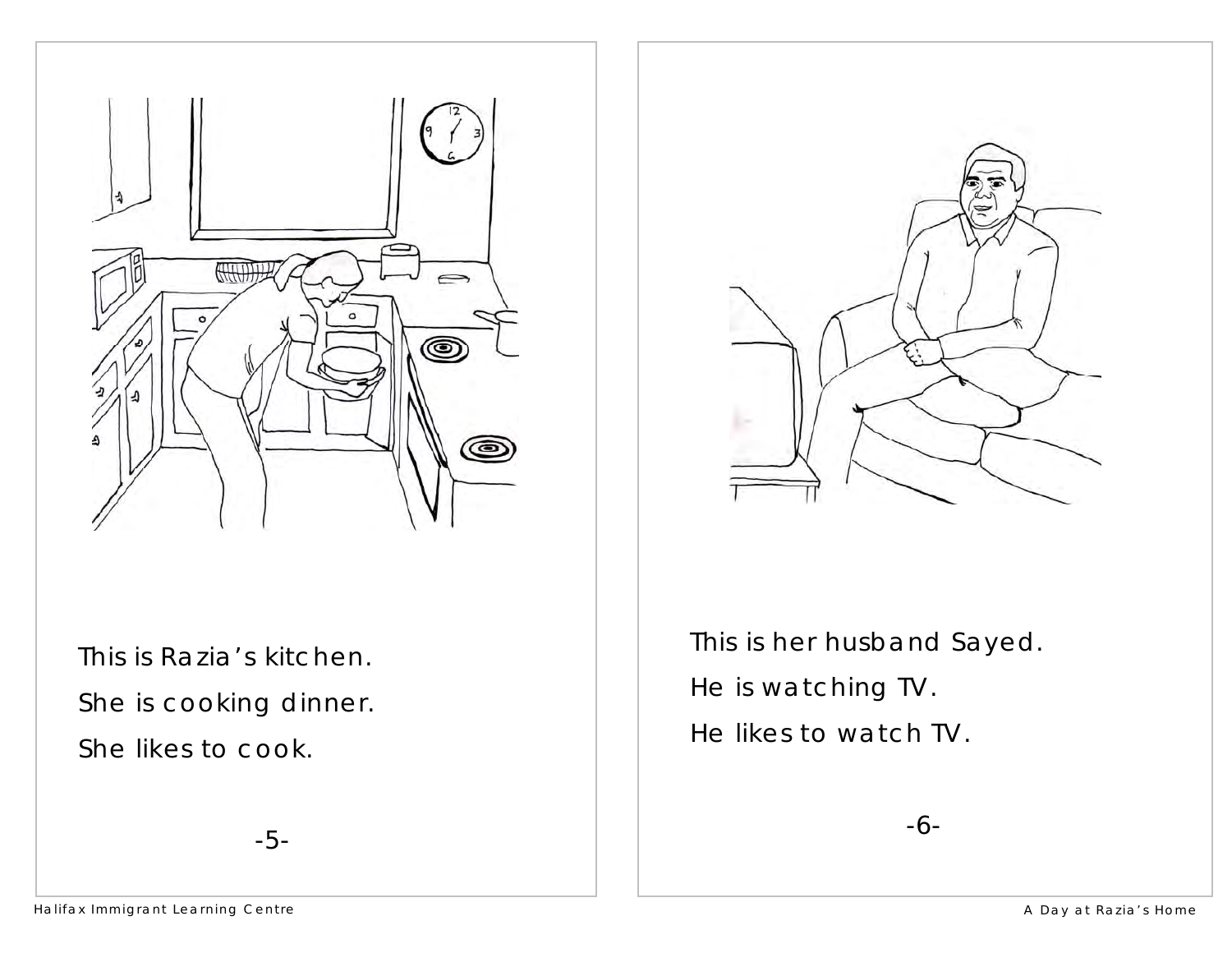

This is her daughter Selselah. She is in her bedroom. She likes her bedroom.

-7-



 This is her son Egbal. He is on the computer. He likes the computer.

-8-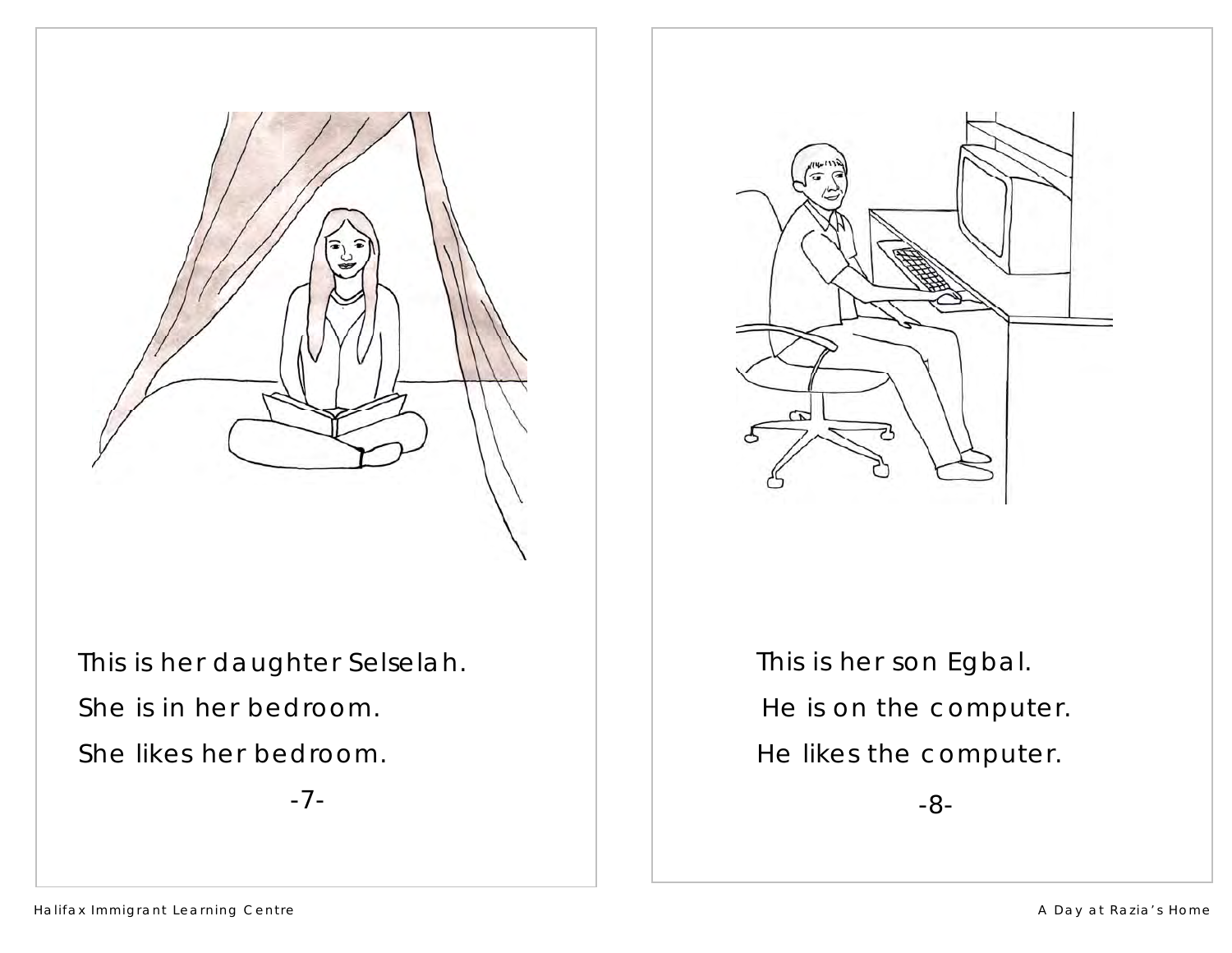

This is her son Massoud. He is playing. He likes to play outside.

-9-



Massoud is in the kitchen now. He wants some milk.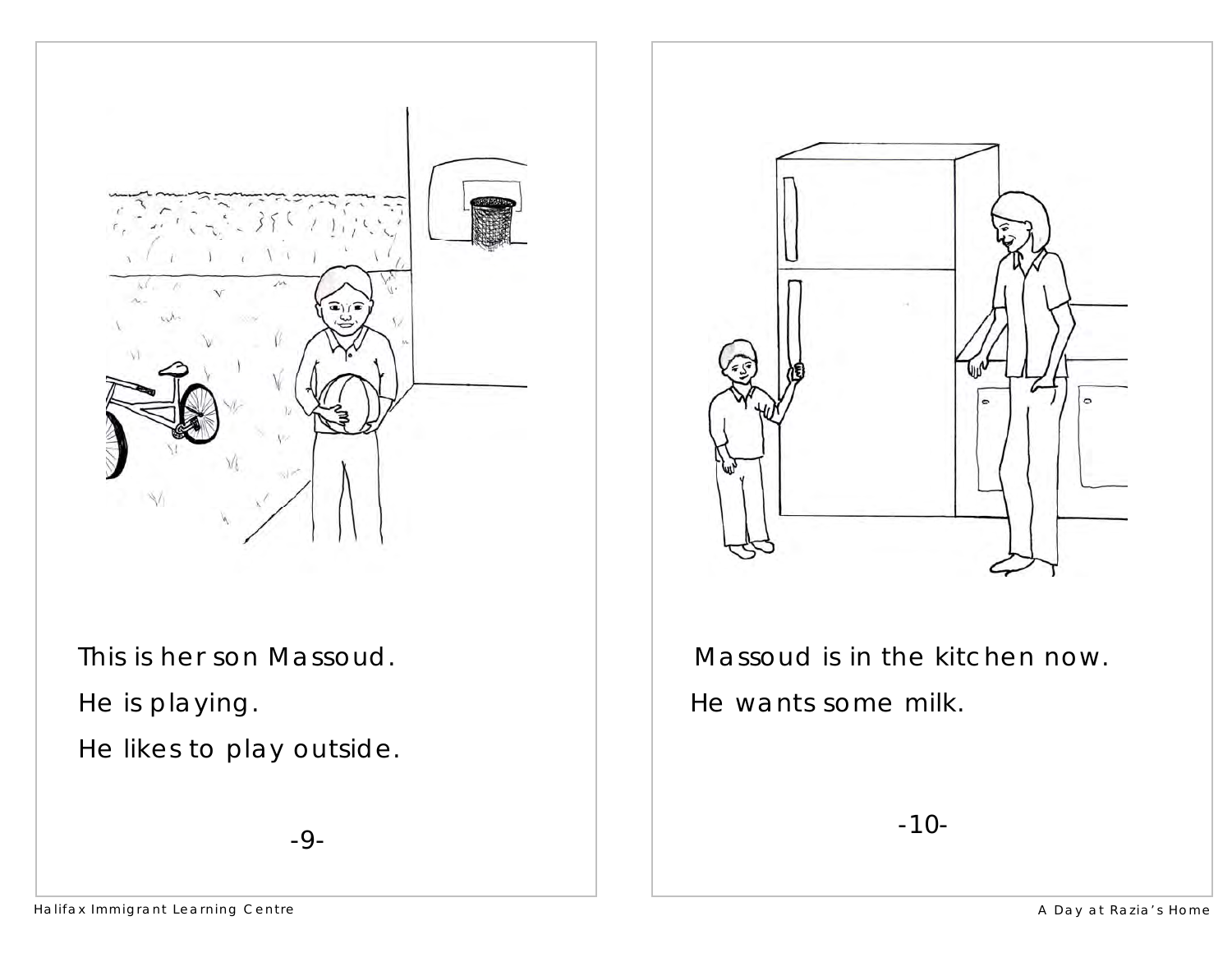

The milk is bad.

The fridge is broken.

Razia is sad.

-11-



There is water on the floor. She cleans the floor.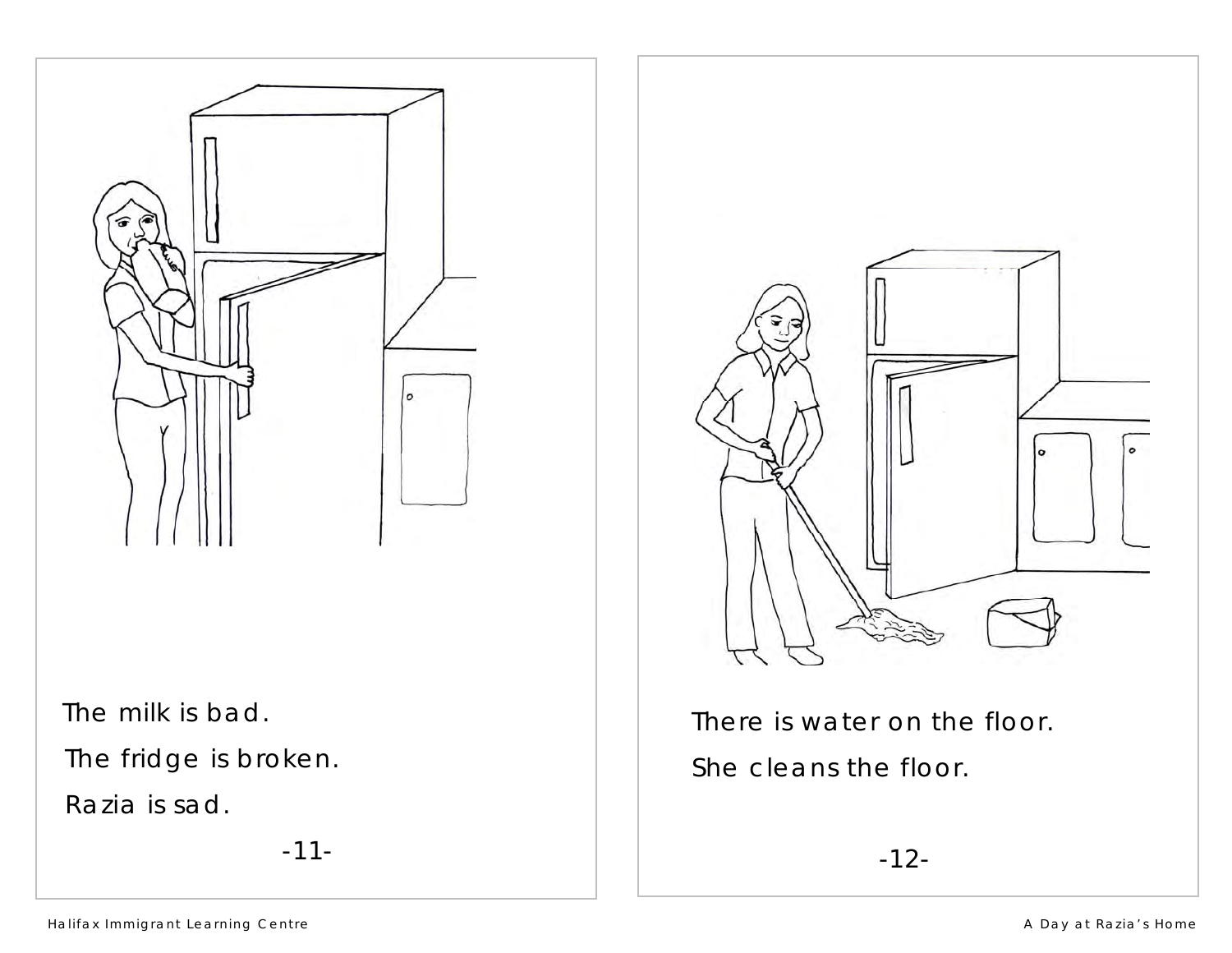



The fridge is broken.

Razia and Sayed are sad.

-13-

 Sayed calls the superintendent. The fridge is broken.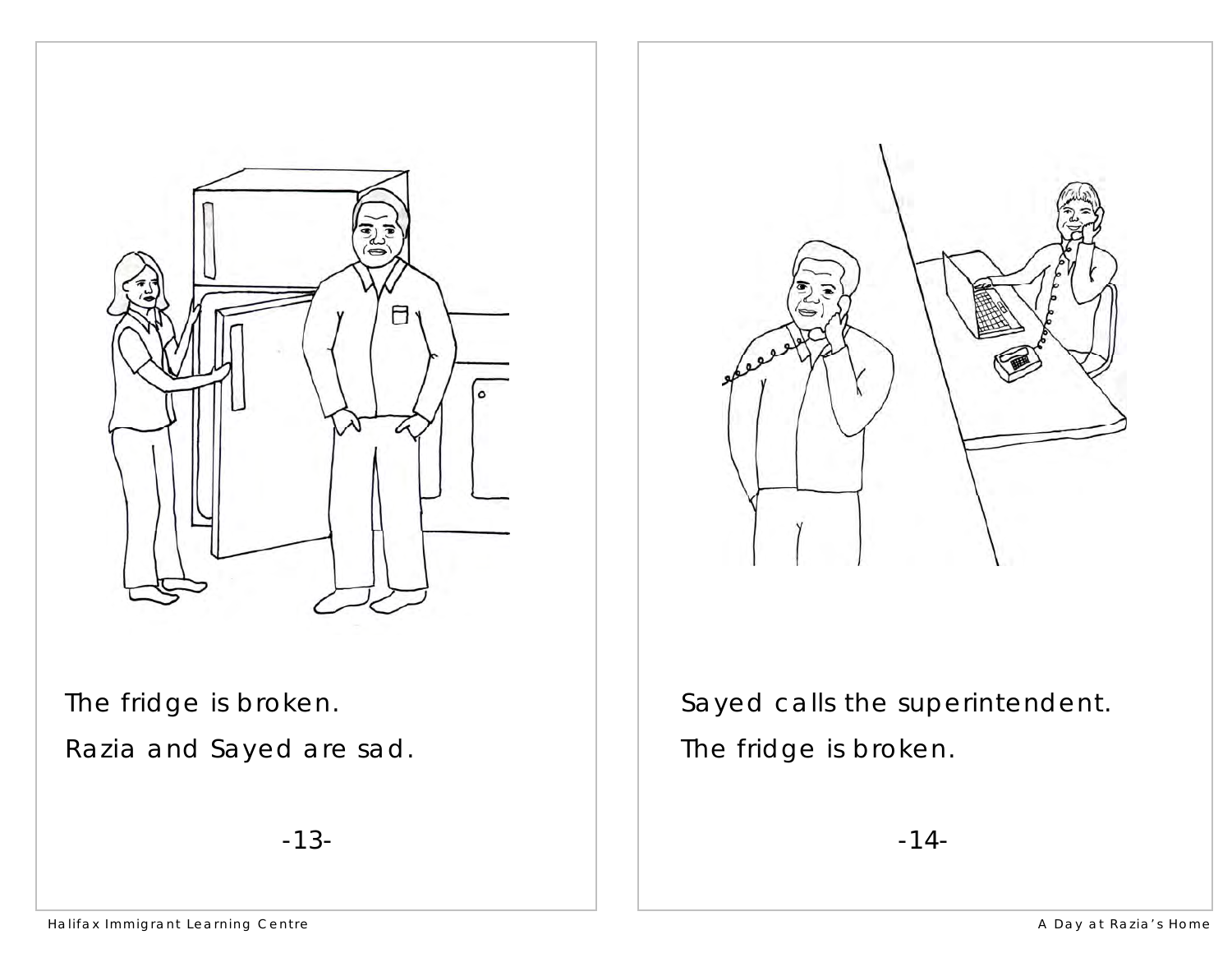

 The superintendent is in the kitchen. He fixes the fridge.

He is a good superintendent.





Razia is happy. She finishes cooking dinner.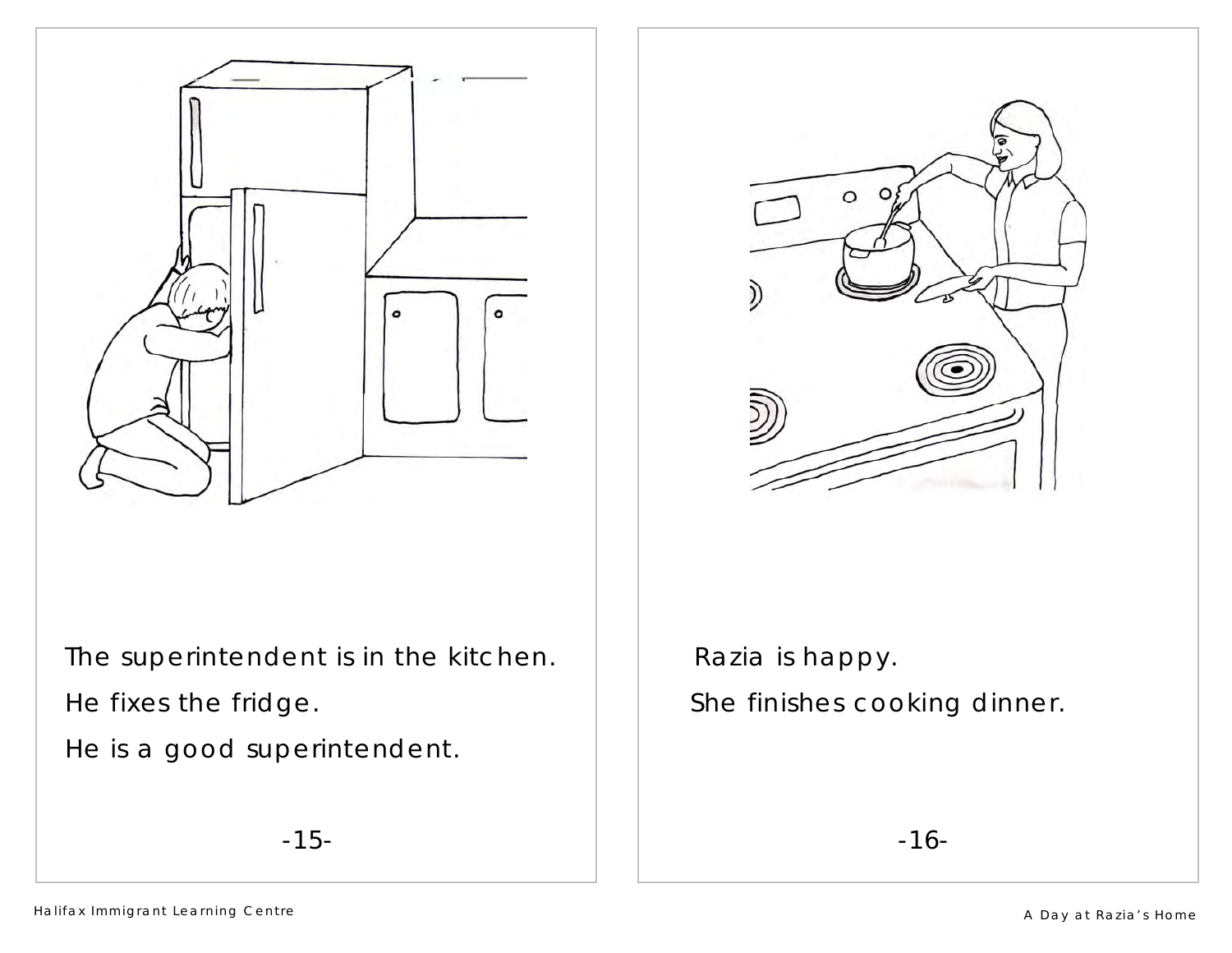



The family is at the table. The family eats dinner. The family is happy.

-17-

Egbal is sitting on the floor.

 $\Box$  He doesn't like to eat at the table.

He likes to eat on the floor.

-18-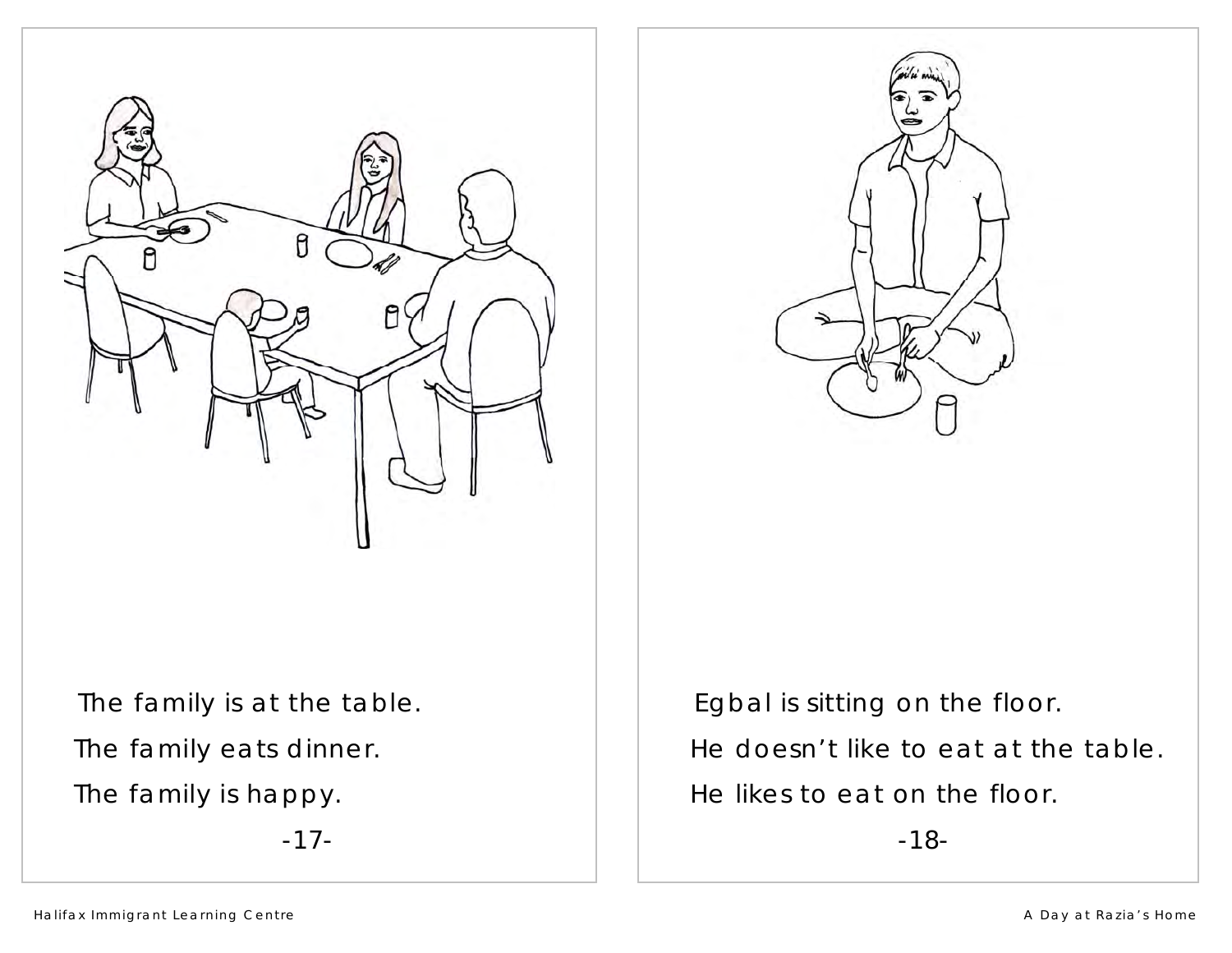

Razia washes the dishes.

She washes the dishes everyday.

-19-



 The children are doing their homework. They do their homework everyday.

-20-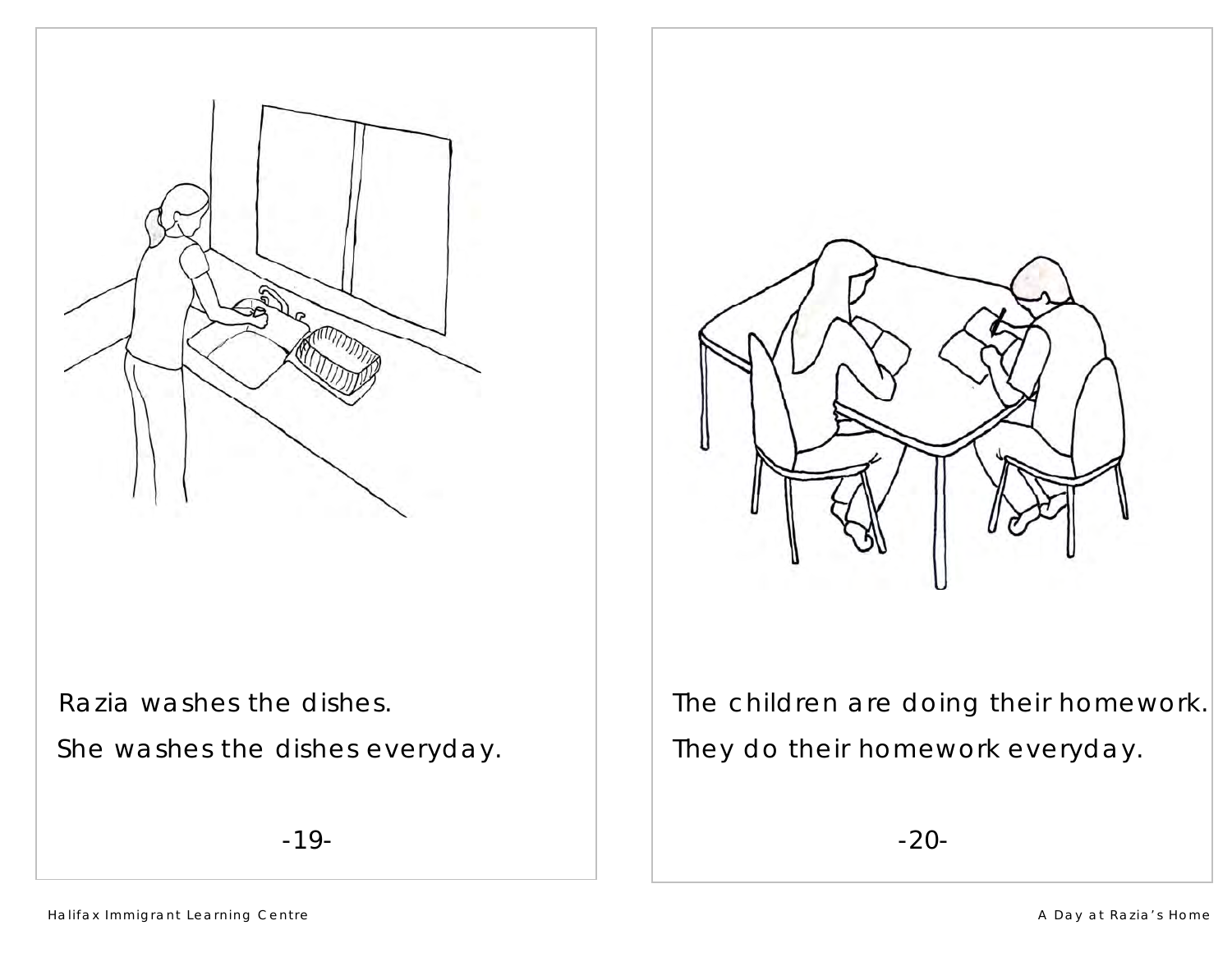

 Sayed takes Massoud for a bath.  $\parallel$  The water is not too hot.

-21-



He takes Massoud to bed. He reads a story.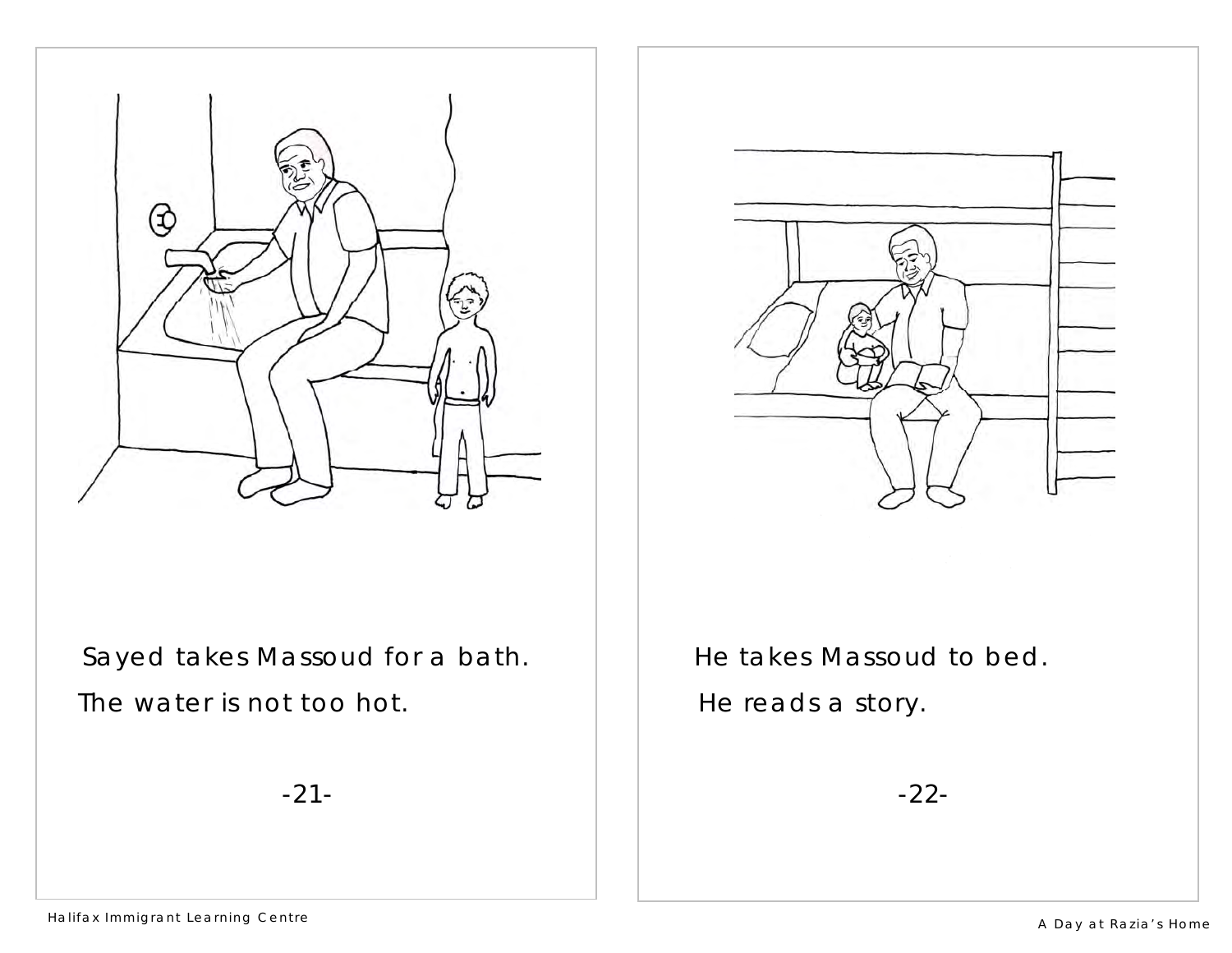

Razia likes to sew.

She sews at night.

-23-



She makes clothes for her family. She likes to make clothes.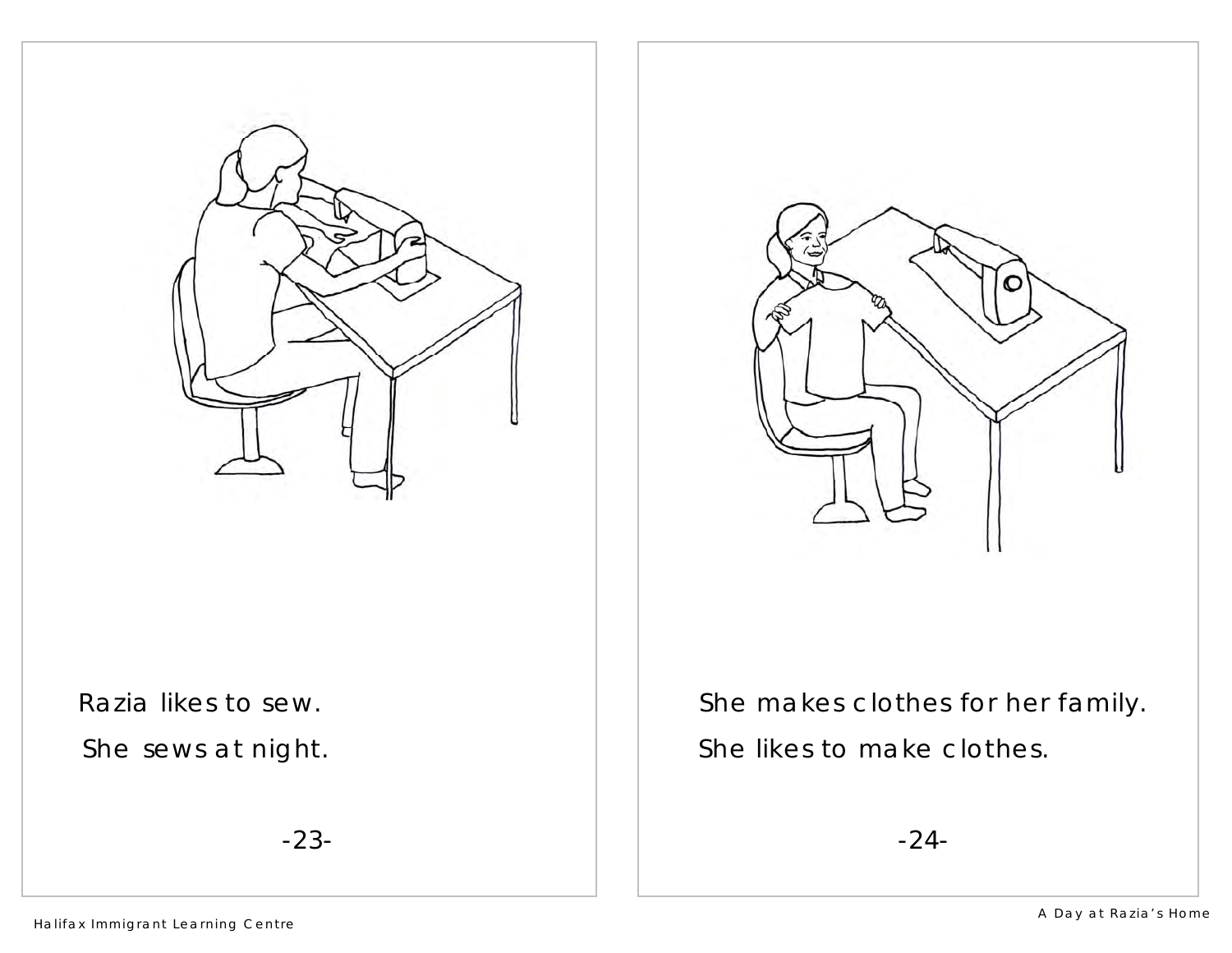

It is late at night.

 $\parallel$  The children are tired.

They are sleeping.

-25-



Razia is tired. She goes to sleep.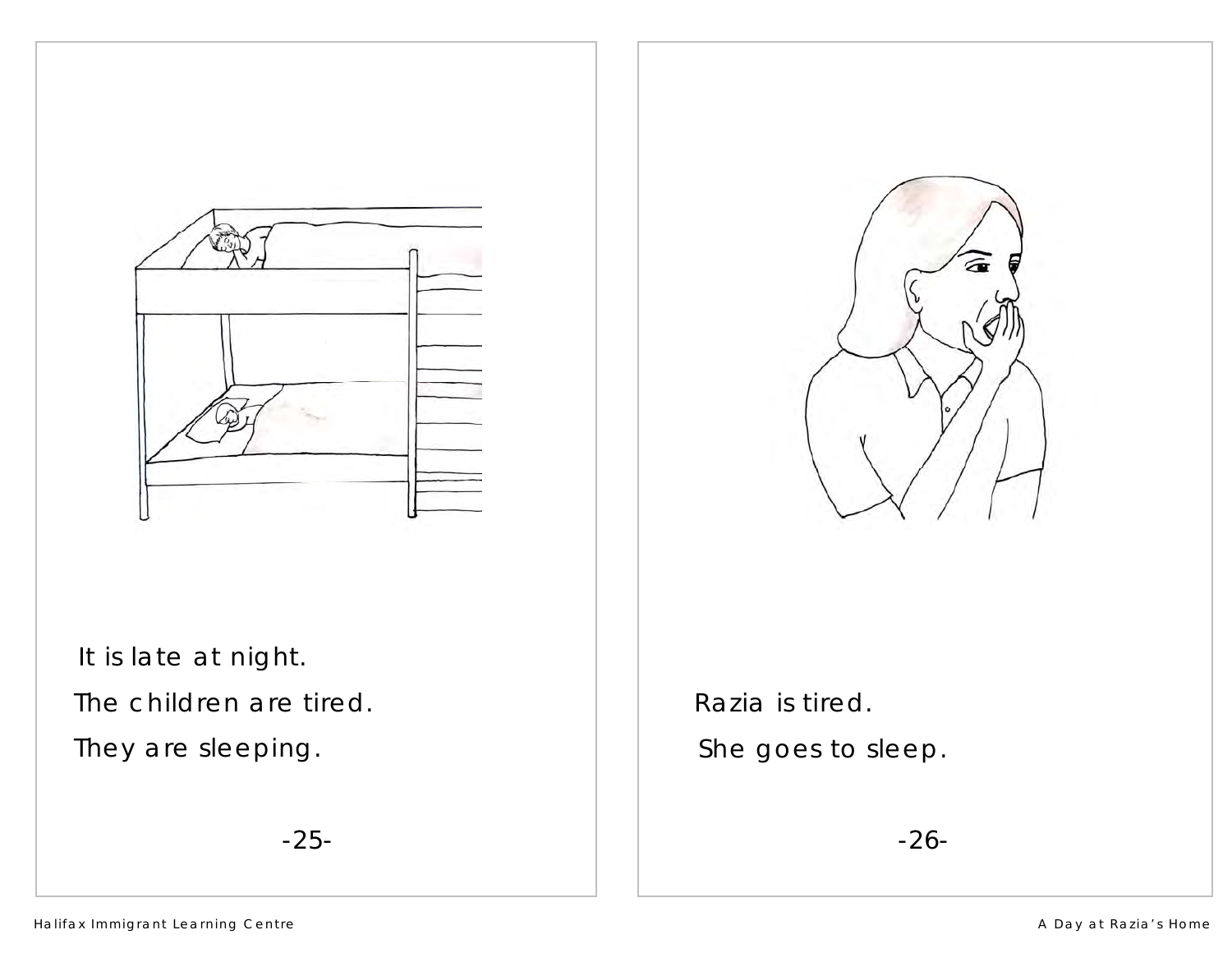Before reading pages 1-4

## Say the words.



Razia



Halifax, Nova Scotia





Afghanistan



family



car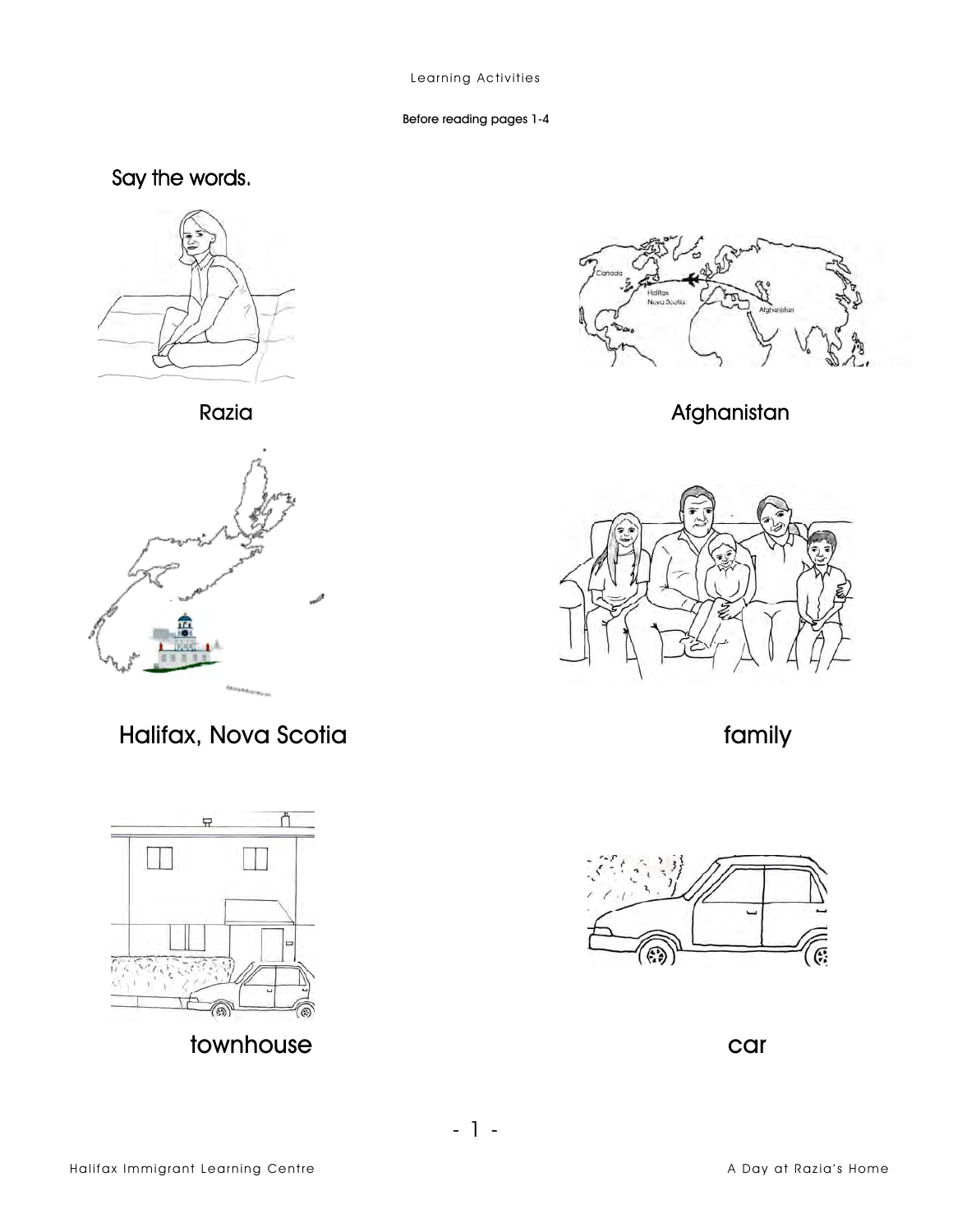Before reading pages 1-4

Say the words.

| happy    | husband | family    |
|----------|---------|-----------|
| children | car     | townhouse |

Fill in the missing letters. Write the words.

|                                                                    | $1.$ $\qquad \qquad$ $\qquad \qquad$ $\qquad \qquad$ $1.$ $\qquad \qquad$ $\qquad \qquad$ $\qquad \qquad$ $\qquad \qquad$ $\qquad \qquad$ $\qquad \qquad$ $\qquad \qquad$ $\qquad \qquad$ $\qquad \qquad$ $\qquad \qquad$ $\qquad$ $\qquad$ $\qquad$ $\qquad$ $\qquad$ $\qquad$ $\qquad$ $\qquad$ $\qquad$ $\qquad$ $\qquad$ $\qquad$ $\qquad$ $\qquad$ $\qquad$ $\qquad$ |
|--------------------------------------------------------------------|---------------------------------------------------------------------------------------------------------------------------------------------------------------------------------------------------------------------------------------------------------------------------------------------------------------------------------------------------------------------------|
|                                                                    |                                                                                                                                                                                                                                                                                                                                                                           |
| $3. -1$                                                            | $\begin{array}{c}\n3. \quad \textcolor{blue}{\textbf{2.3}}\n\end{array}$                                                                                                                                                                                                                                                                                                  |
| 4. f $\frac{1}{2}$ - $\frac{1}{2}$ - $\frac{1}{2}$ - $\frac{1}{2}$ | 4.                                                                                                                                                                                                                                                                                                                                                                        |
| 5. c h $\_$ $\_$ $\_$ $\_$ $\_$                                    |                                                                                                                                                                                                                                                                                                                                                                           |
| $6.$ _ _ _ p _ _                                                   |                                                                                                                                                                                                                                                                                                                                                                           |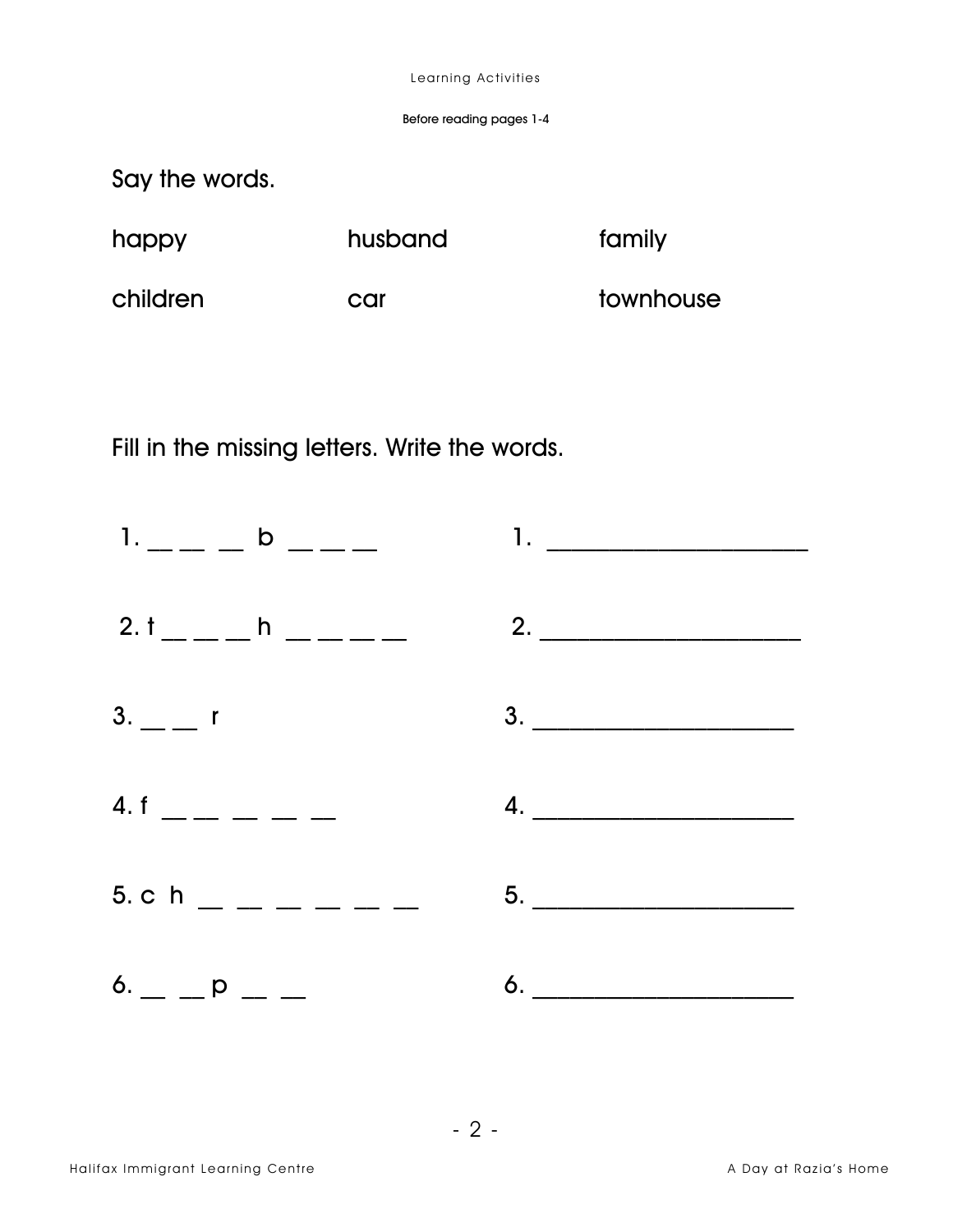| Learning Activities |
|---------------------|
|                     |

After reading pages 1-4

| Find the answer in the story.      |      |
|------------------------------------|------|
| 1. Where is Razia from?            |      |
|                                    |      |
| 2. Where does she live now?        |      |
|                                    | now. |
| 3. What does her family live in?   |      |
| They live in a                     |      |
| 4. How many children do they have? |      |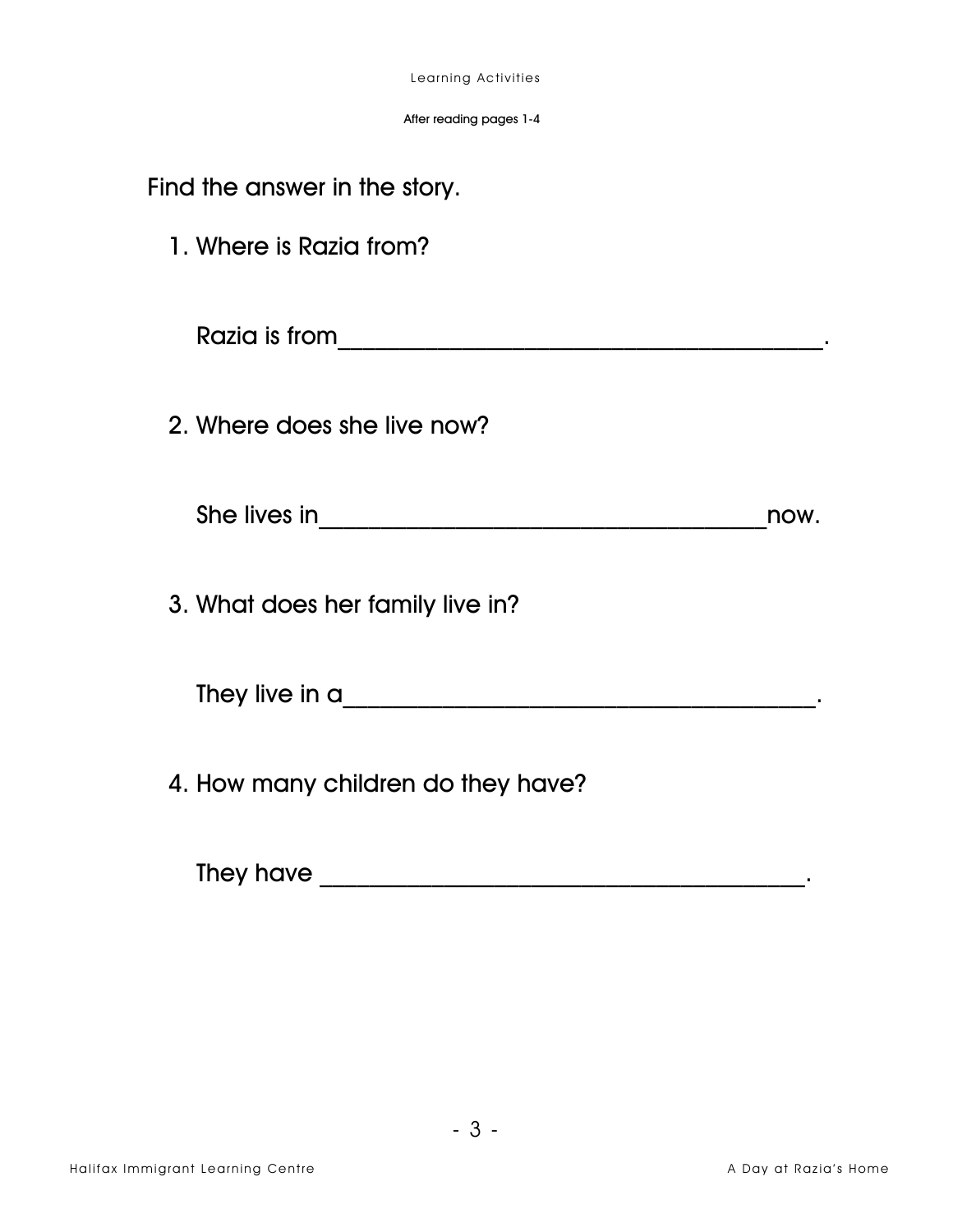After reading pages 1-4

Write about you.

1. What is your name?

2. Where are you from?

3. What do you live in?

4. How many children do you have?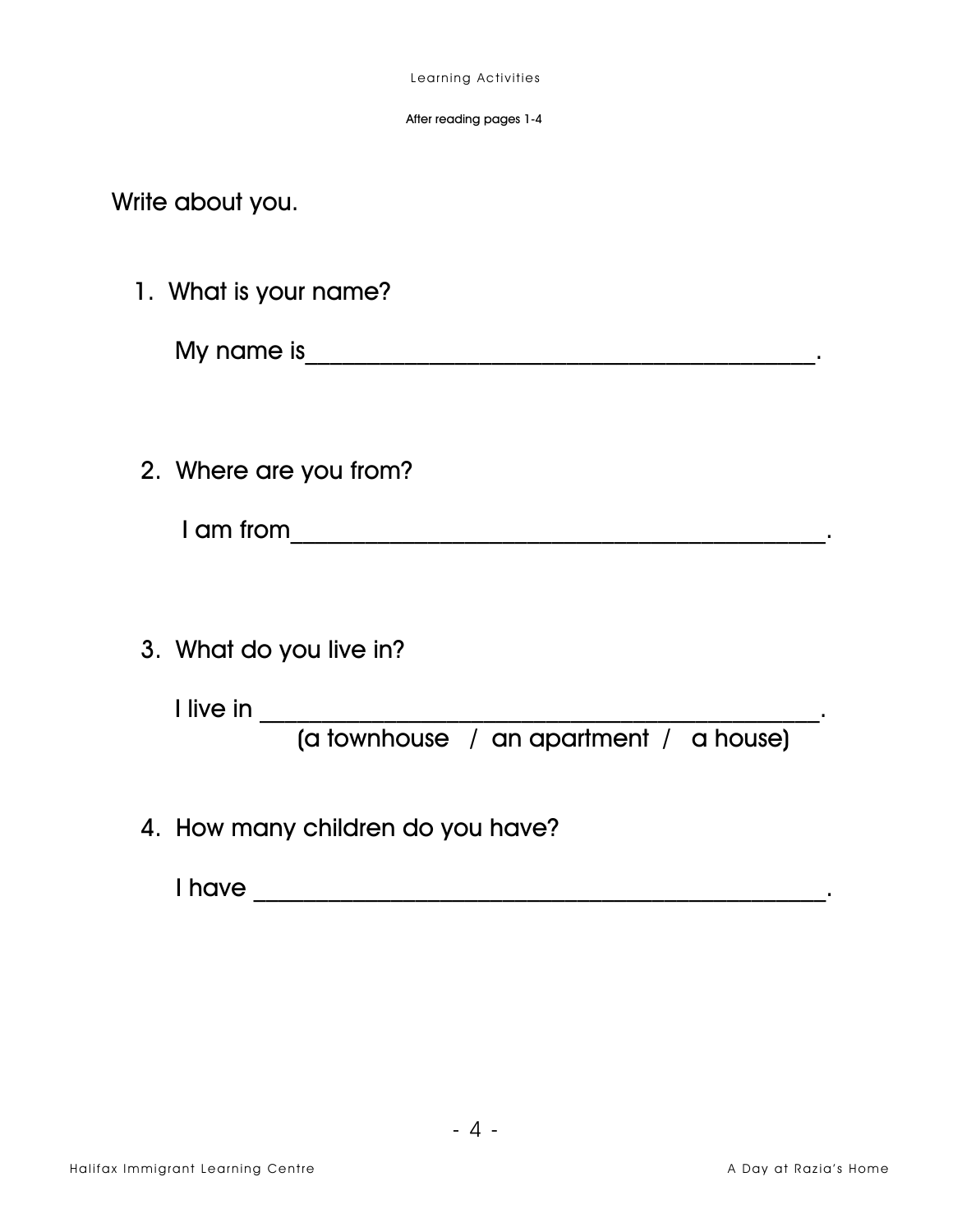Before reading pages 5-10

## Match the words to the pictures. Draw a line.

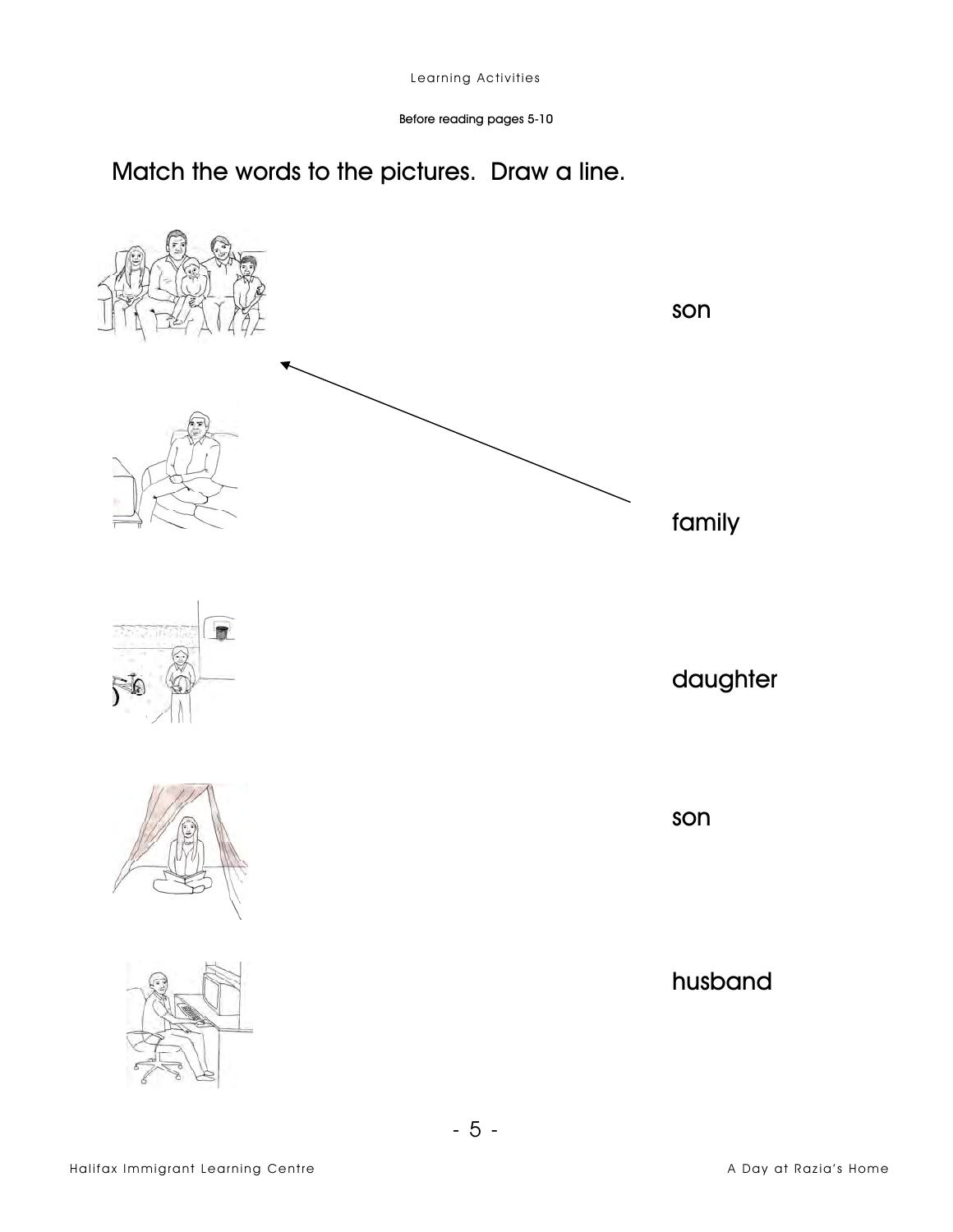Say the words.

| kitchen | dinner  | TV       |
|---------|---------|----------|
| milk    | bedroom | computer |

Fill in the missing letters. Write the words.

| $1. - - -1 - m$  |                                              |
|------------------|----------------------------------------------|
|                  | $2. d$ $\qquad \qquad$ $ \qquad \qquad$ $2.$ |
| 3. $k =$ $    -$ | 3.                                           |
|                  | $4. c$ $\qquad p$ $\qquad  \qquad 4.$        |
| $5. - - -$       |                                              |
|                  |                                              |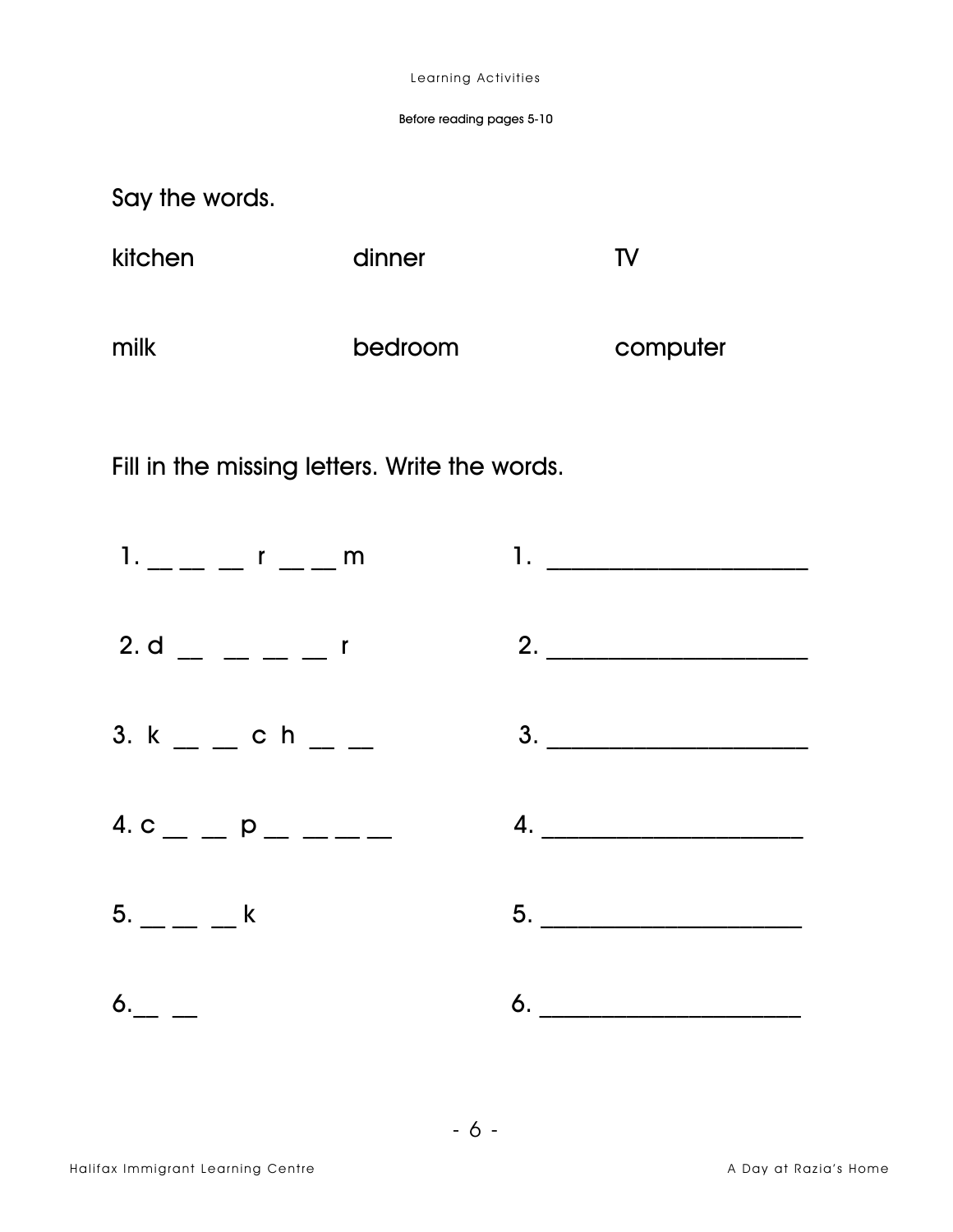#### After reading pages 5-10

Circle Yes or No.

| 1. Razia is cooking dinner.    | 'es | <b>No</b> |
|--------------------------------|-----|-----------|
| 2. Sayed is on the computer.   | Yes | No        |
| 3. Selselah is in the kitchen. | Yes | No        |
| 4. Egbal is watching TV.       | Yes | No        |
| 5. Massoud is playing outside. | Yes | No        |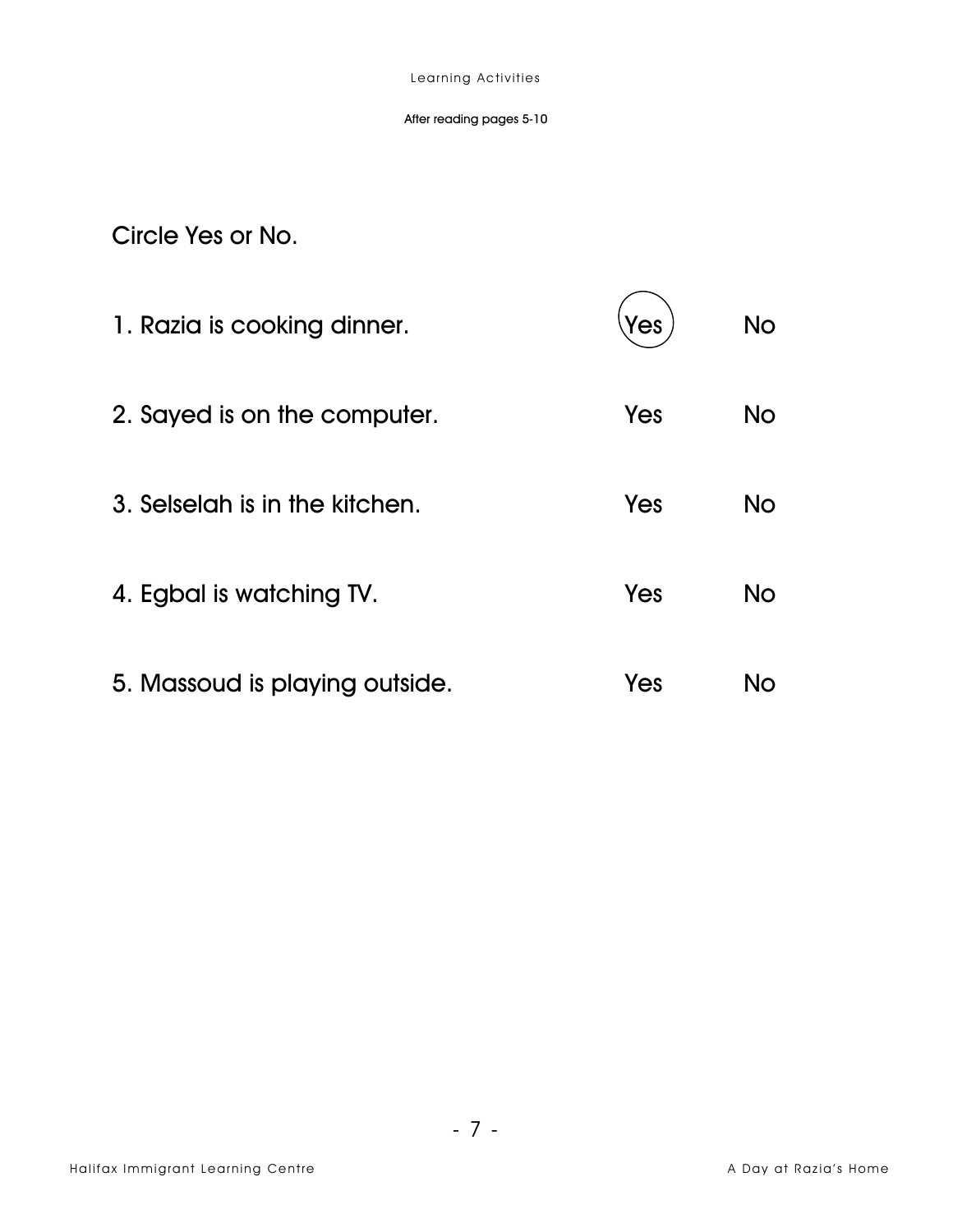Put the words in order to make a sentence.

| 1. cook to likes She        |  |
|-----------------------------|--|
| 2. watch He likes TV to     |  |
| 3. likes her She bedroom    |  |
| 4. computer likes He the    |  |
| 5. outside play to He likes |  |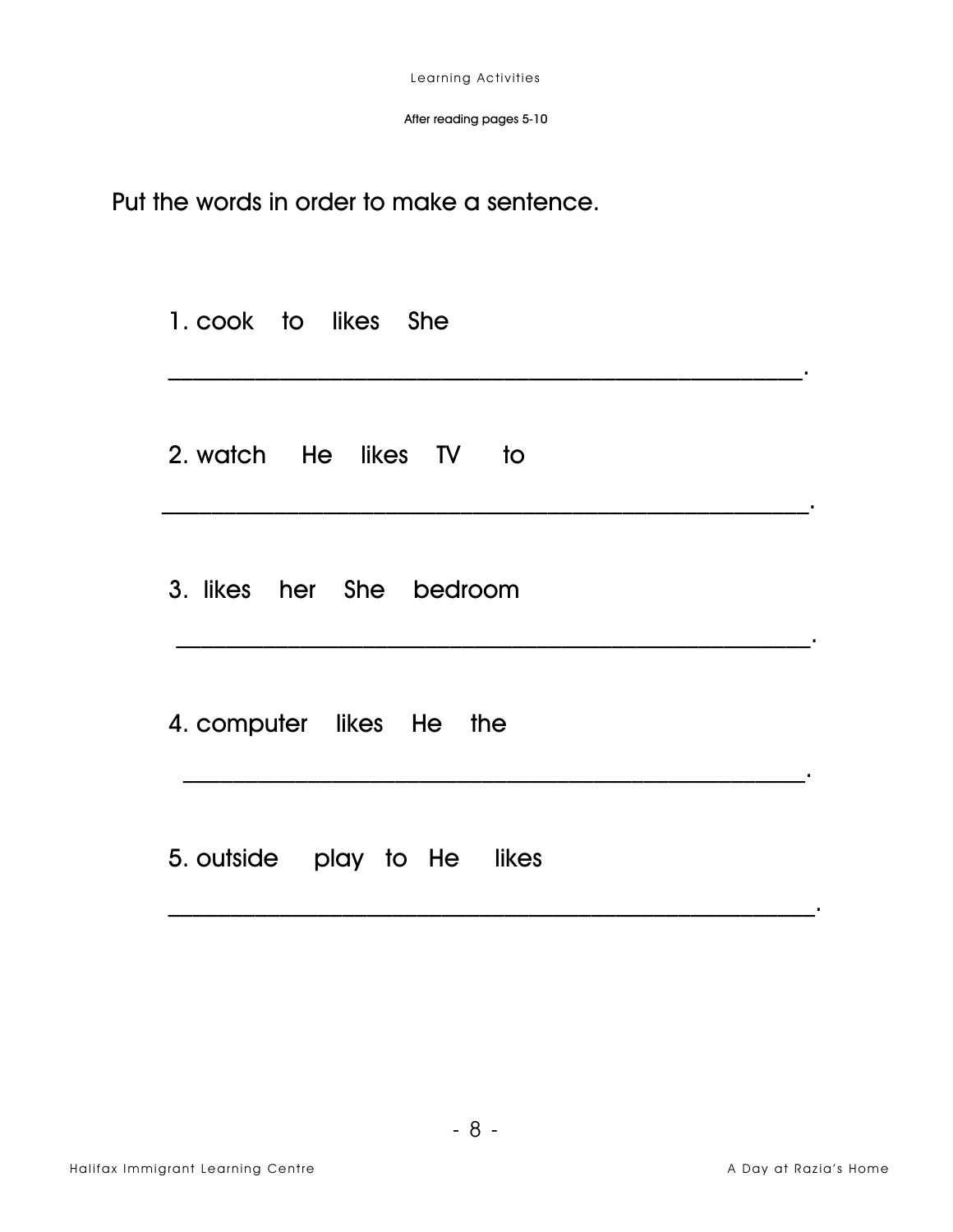Say the words.

fridge

water

broken

floor

Fill in the missing letters. Write the words.

|                                                          | $\frac{1}{2}$ |
|----------------------------------------------------------|---------------|
| 2. w __ _ _ _ _ $\cdot$ 2. ___                           |               |
| $3.$ $\qquad \qquad  \qquad \qquad 9$ $\qquad \qquad 3.$ |               |
| 4. b _ _ _ _ _ _ _                                       | 4.            |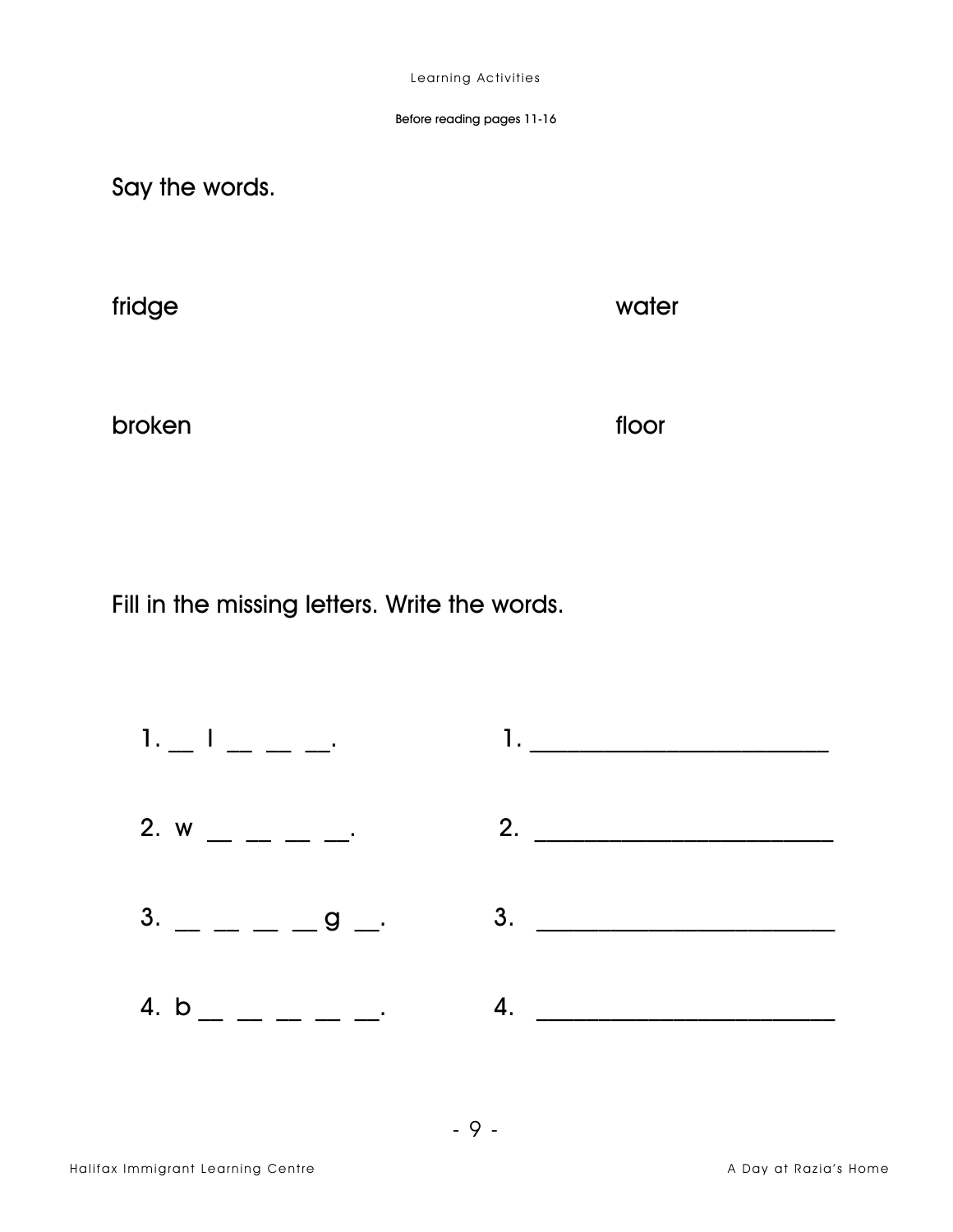#### Before reading pages 11-16

## Write the words in the blanks.

| bad                                                         | fridge | broken |
|-------------------------------------------------------------|--------|--------|
| superintendent                                              | sad    |        |
|                                                             |        |        |
|                                                             |        |        |
|                                                             |        |        |
|                                                             |        |        |
| 4. the man who fixes problems in your apartment / townhouse |        |        |
|                                                             |        |        |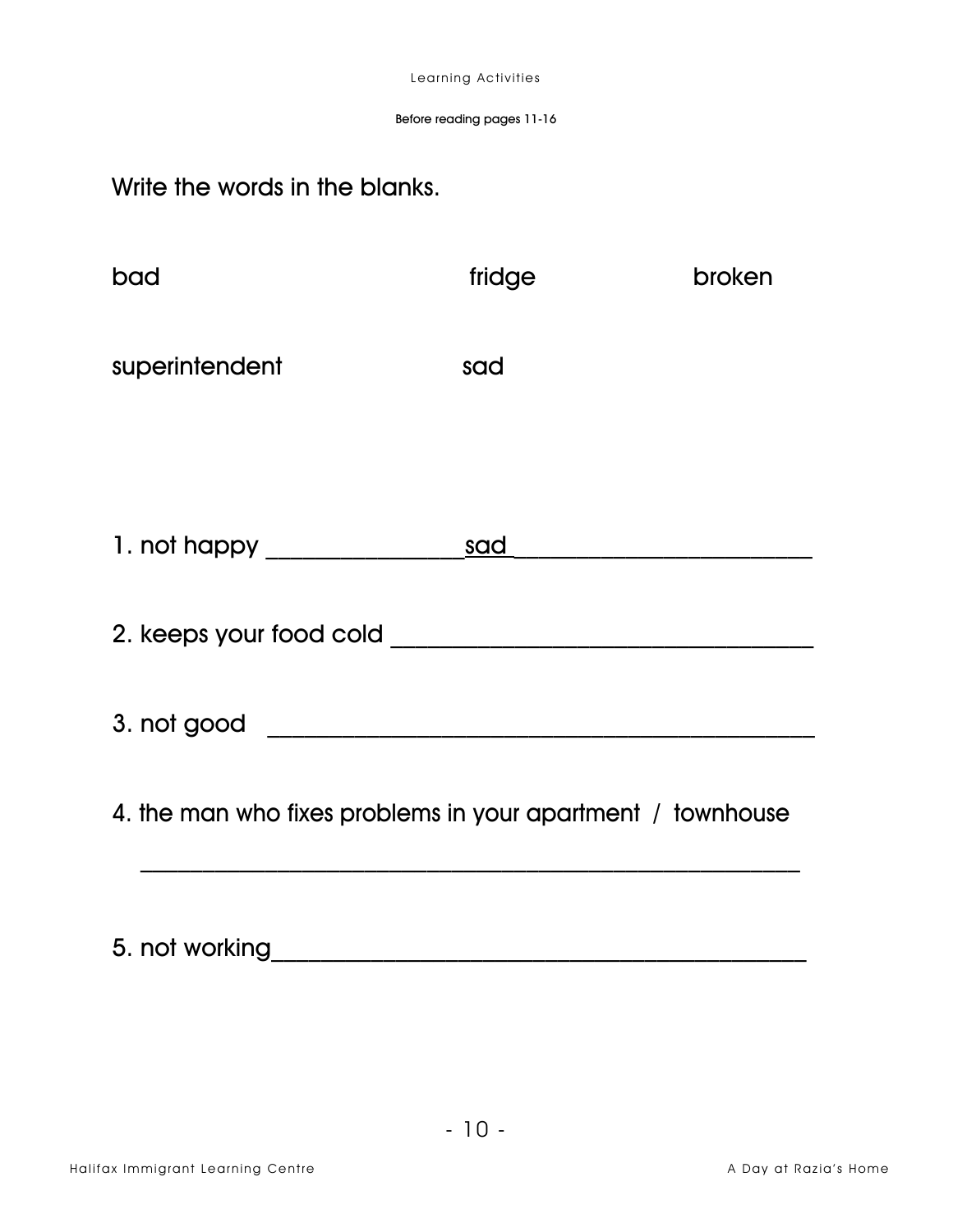Circle Yes or No.

| 1. The fridge is working.               | Yes | No        |
|-----------------------------------------|-----|-----------|
| 2. There is water on the floor.         | Yes | <b>No</b> |
| 3. Razia calls the superintendent.      | Yes | <b>No</b> |
| 4. The superintendent fixes the fridge. | Yes | <b>No</b> |
| 5. Sayed finishes cooking dinner.       | Yes | No        |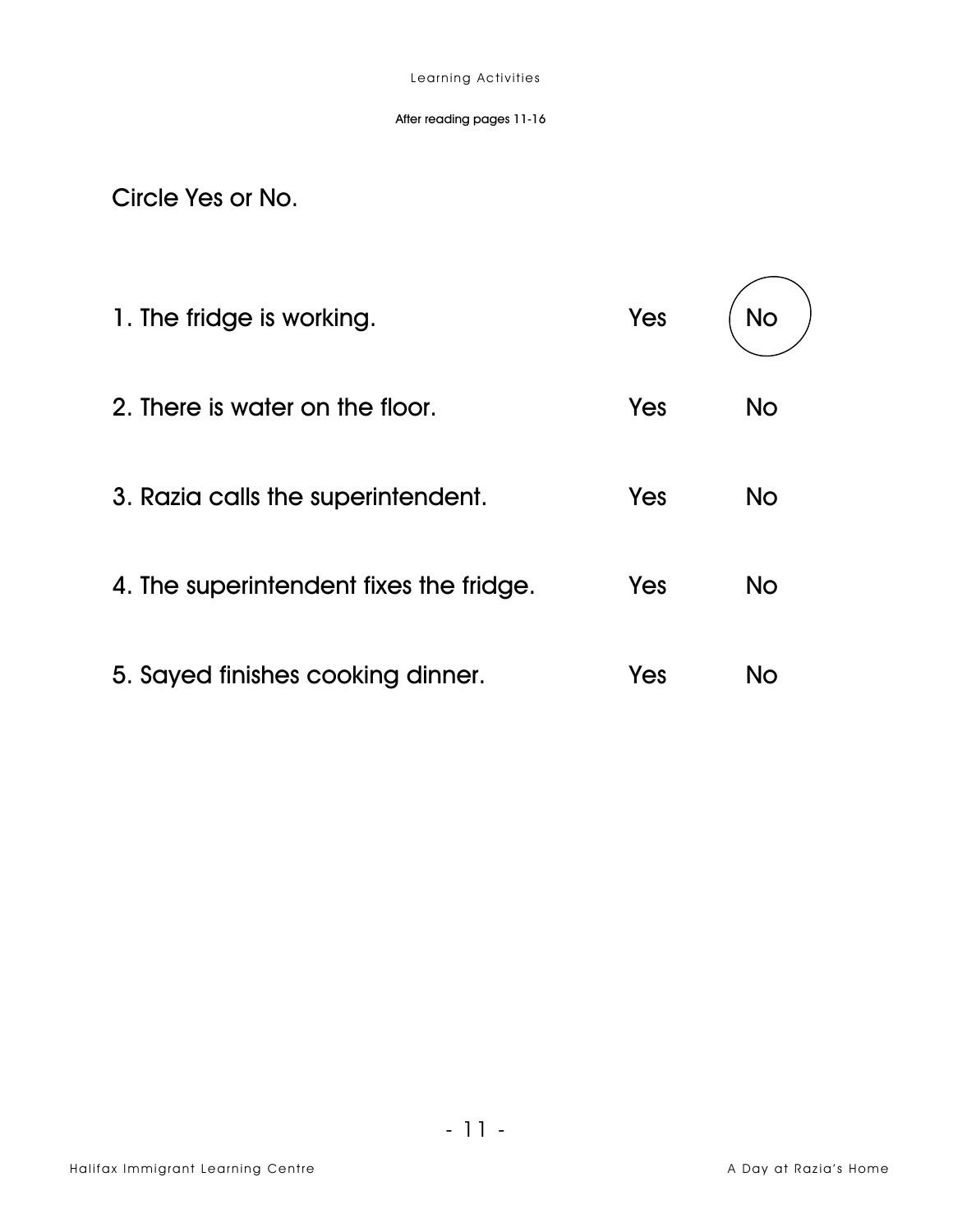$\mathcal{L}_\text{max}$  and  $\mathcal{L}_\text{max}$  and  $\mathcal{L}_\text{max}$  and  $\mathcal{L}_\text{max}$  and  $\mathcal{L}_\text{max}$  and  $\mathcal{L}_\text{max}$ 

 $\mathcal{L}_\text{max}$  and  $\mathcal{L}_\text{max}$  and  $\mathcal{L}_\text{max}$  and  $\mathcal{L}_\text{max}$  and  $\mathcal{L}_\text{max}$  and  $\mathcal{L}_\text{max}$ 

Put the words in order to make the sentence.

- 1. bad milk is The
- 2. fridge The is broken
- 3. cleans floor the She
- 4. kitchen The superintendent in is the
- 5. fixes He fridge the

 $\mathcal{L}_\text{max} = \frac{1}{2} \sum_{i=1}^{n} \mathcal{L}_\text{max} \left[ \mathcal{L}_\text{max} \left( \mathcal{L}_\text{max} \right) \mathcal{L}_\text{max} \left( \mathcal{L}_\text{max} \right) \mathcal{L}_\text{max} \left( \mathcal{L}_\text{max} \right) \mathcal{L}_\text{max} \left( \mathcal{L}_\text{max} \left( \mathcal{L}_\text{max} \right) \mathcal{L}_\text{max} \left( \mathcal{L}_\text{max} \right) \mathcal{L}_\text{max} \left( \mathcal{L}_\text{$ 

\_\_\_\_\_\_\_\_\_\_\_\_\_\_\_\_\_\_\_\_\_\_\_\_\_\_\_\_\_\_\_\_\_\_\_\_\_\_\_\_\_\_\_\_\_\_\_\_\_\_\_\_\_\_\_.

\_\_\_\_\_\_\_\_\_\_\_\_\_\_\_\_\_\_\_\_\_\_\_\_\_\_\_\_\_\_\_\_\_\_\_\_\_\_\_\_\_\_\_\_\_\_\_\_\_\_\_\_\_\_\_.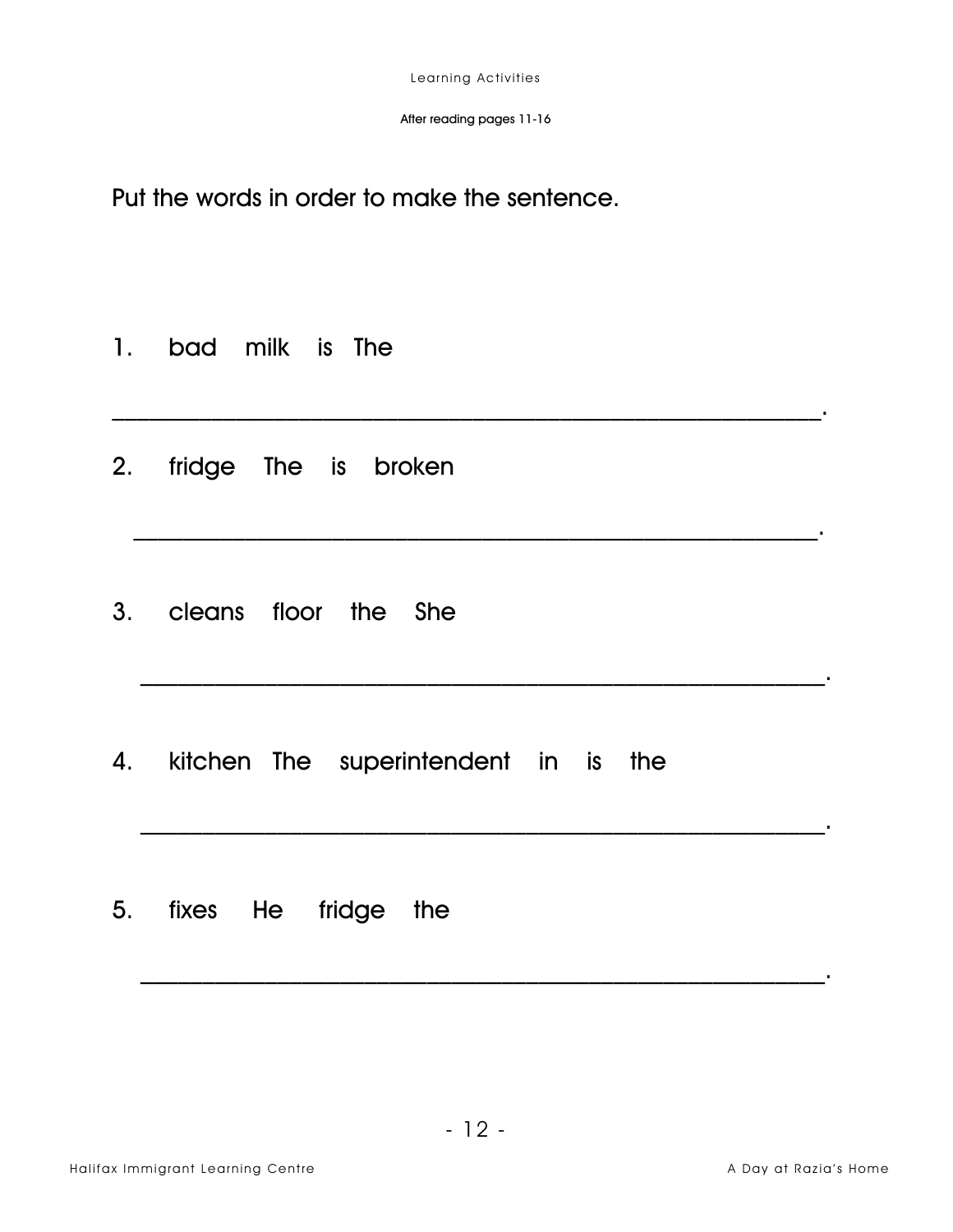#### Before reading pages 17-22

Say the words.

| table    | story | dishes   |
|----------|-------|----------|
| homework | bath  | everyday |

Fill in the missing letters. Write the words.

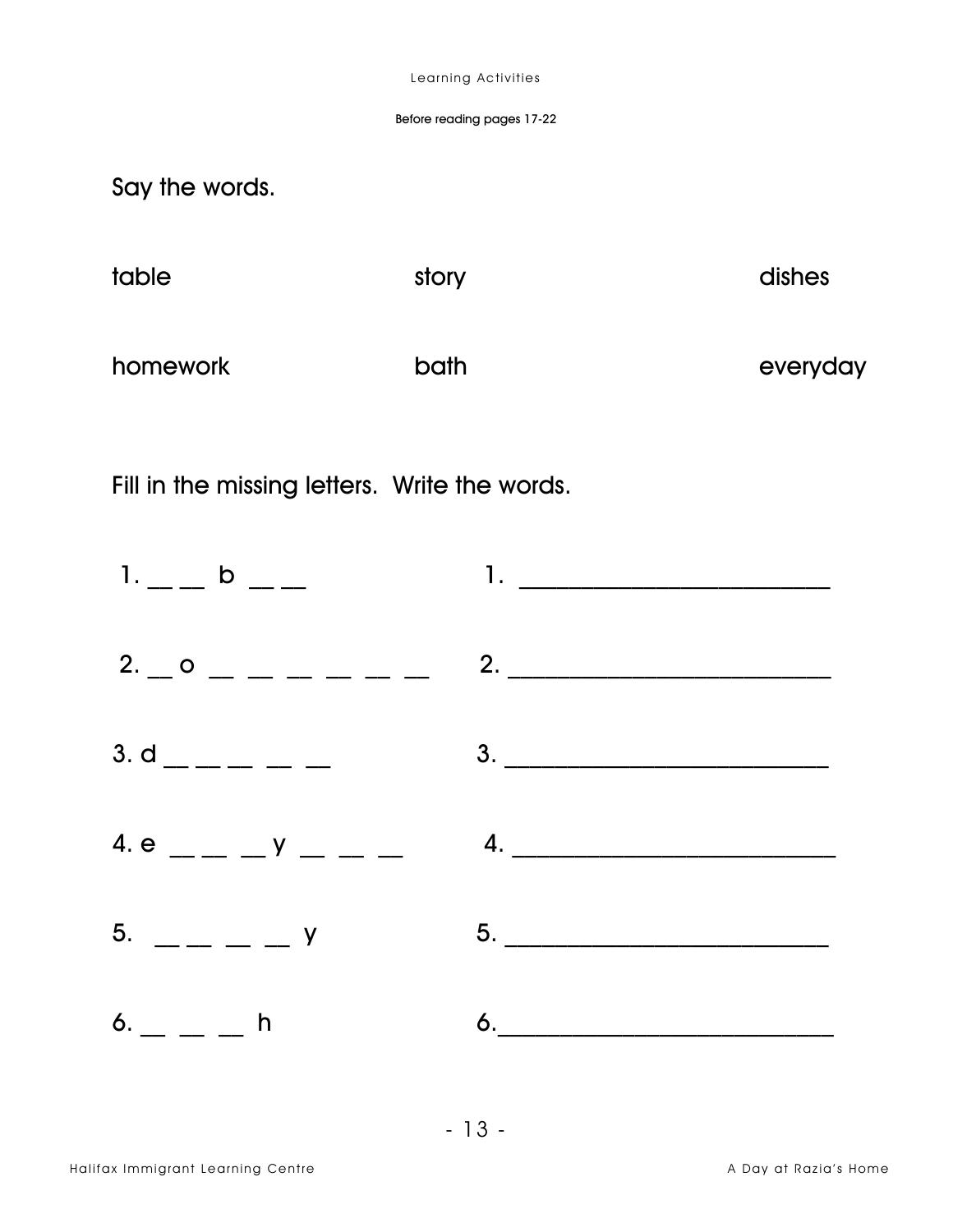After reading pages 17-22

Draw a line to finish the sentence.

1. The family is  $\overbrace{\hspace{2.5cm}}$ on the floor.  $\rightarrow$  at the table. 2. Egbal is sitting 3. Razia washes their homework. Massoud for a bath. 4. The children are doing the dishes. 5. Sayed takes Write the sentences.  $2.$   $\overline{\phantom{a}}$ 

 $5.$ 

3.

 $\mathsf{4.}\hspace{10pt}$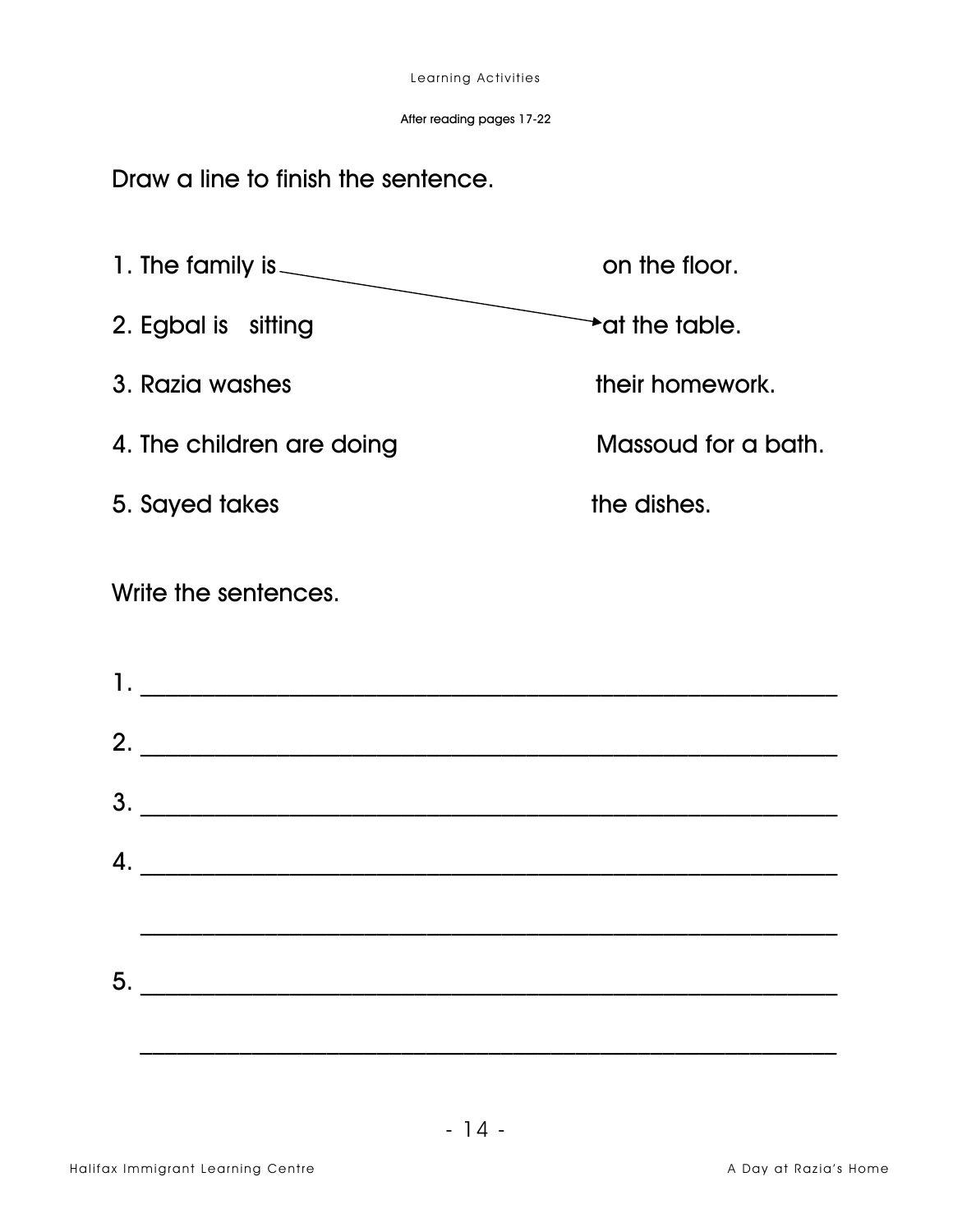After reading pages 17-22

|                                | What do you do everyday?<br>Answer with: Yes, I do. |  |  | $\mathsf{or}$ and $\mathsf{or}$ |  |  | No, I don't. |  |  |
|--------------------------------|-----------------------------------------------------|--|--|---------------------------------|--|--|--------------|--|--|
|                                | 1. Do you cook everyday?                            |  |  |                                 |  |  |              |  |  |
| 2. Do you eat dinner everyday? |                                                     |  |  |                                 |  |  |              |  |  |
|                                | 3. Do you wash dishes everyday?                     |  |  |                                 |  |  |              |  |  |
|                                | 4. Do you do your homework everyday?                |  |  |                                 |  |  |              |  |  |
|                                | 5. Do you take a bath everyday?                     |  |  |                                 |  |  |              |  |  |
|                                |                                                     |  |  |                                 |  |  |              |  |  |

6. Do you read everyday?

 $\mathcal{L}_\text{max}$  and  $\mathcal{L}_\text{max}$  and  $\mathcal{L}_\text{max}$  and  $\mathcal{L}_\text{max}$  and  $\mathcal{L}_\text{max}$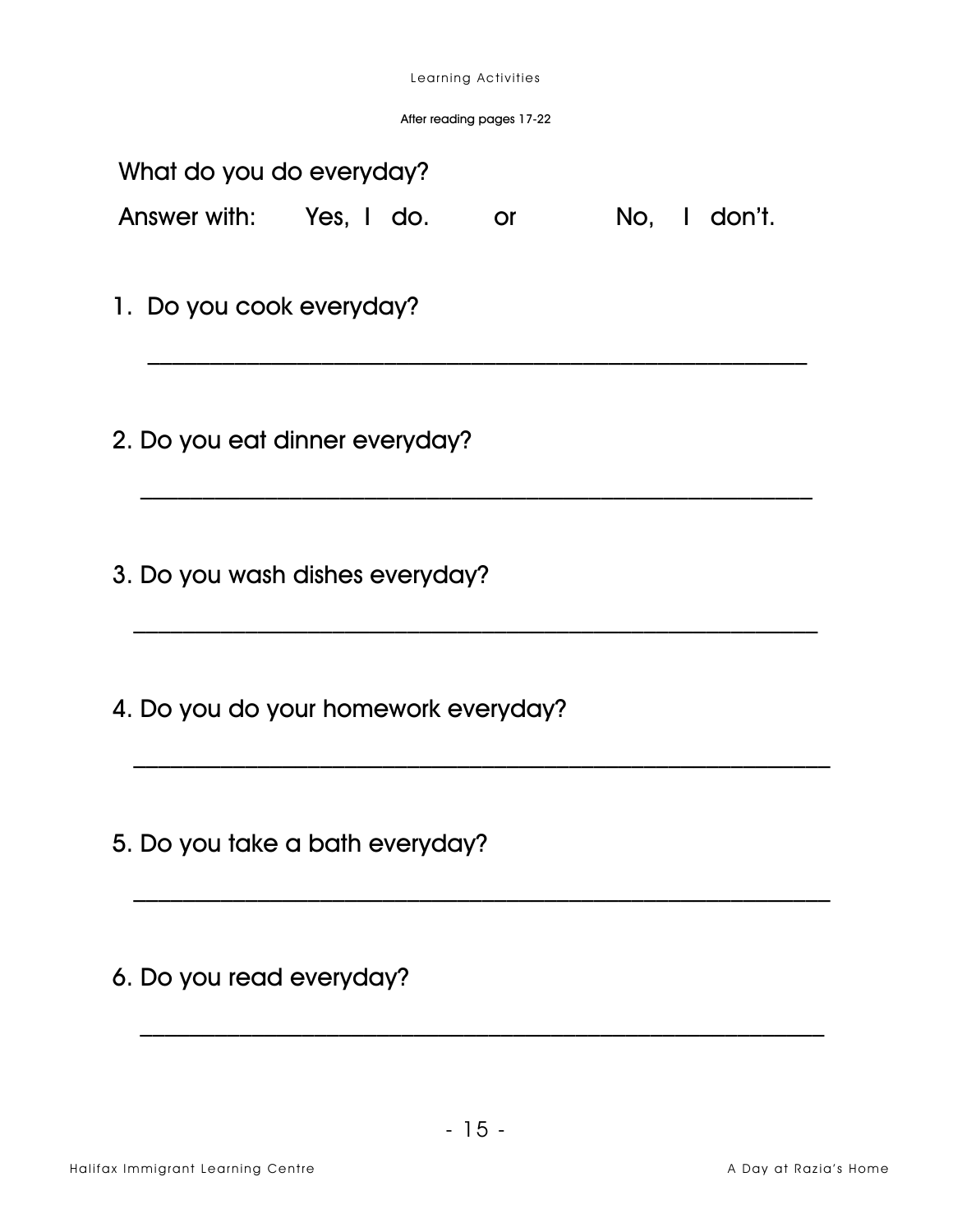# Read and talk about the words.





she sews

## she makes clothes

Say the words.

| <b>late</b> | sews  | sleep |
|-------------|-------|-------|
| night       | tired |       |

Fill in the missing letters. Write the words.

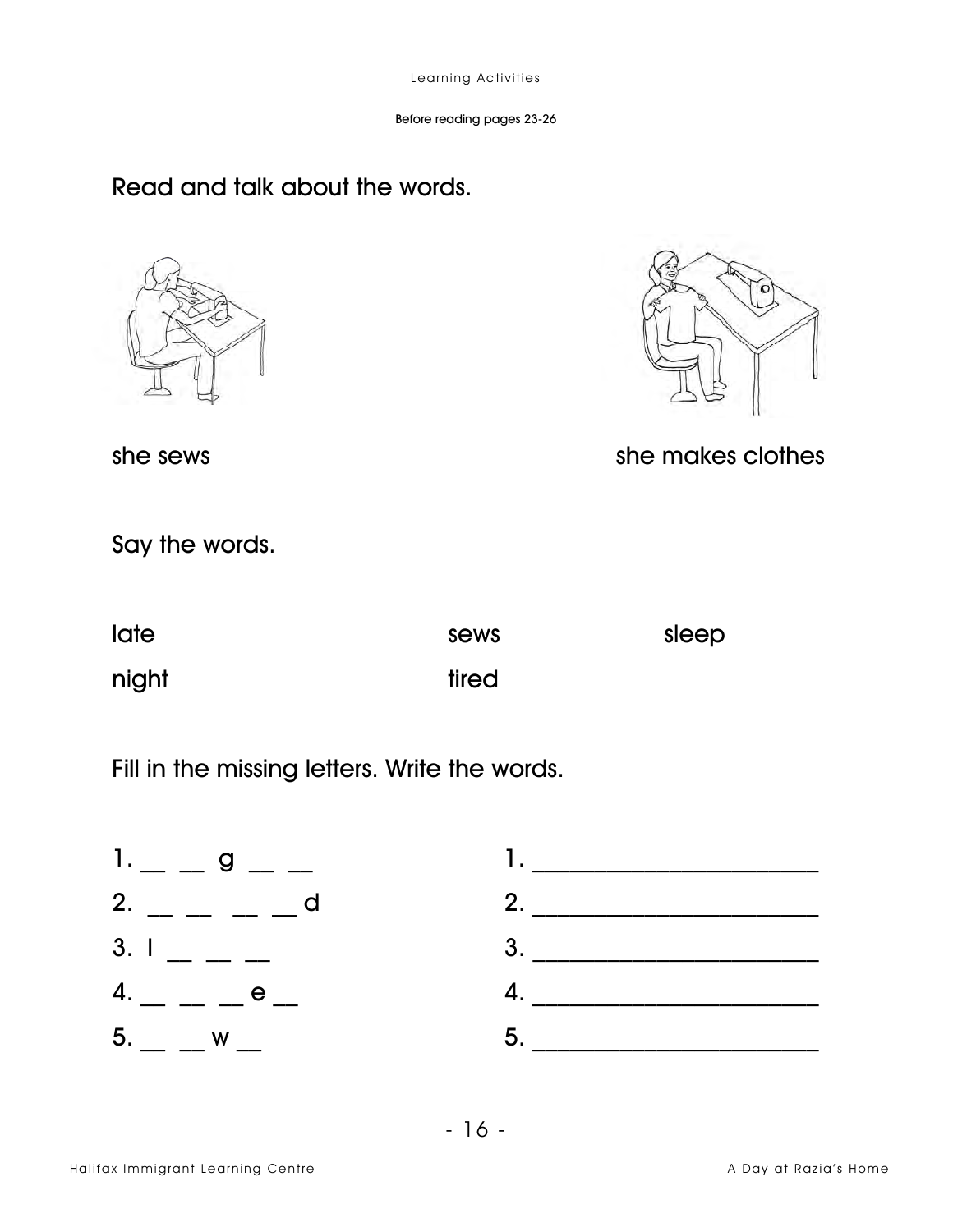Find the answer in the story.

- 1. When does Razia sew?
- 2. What does she make for her family?
- 3. Where are the children?
- 4. What does Razia do when she is tired?

She goes